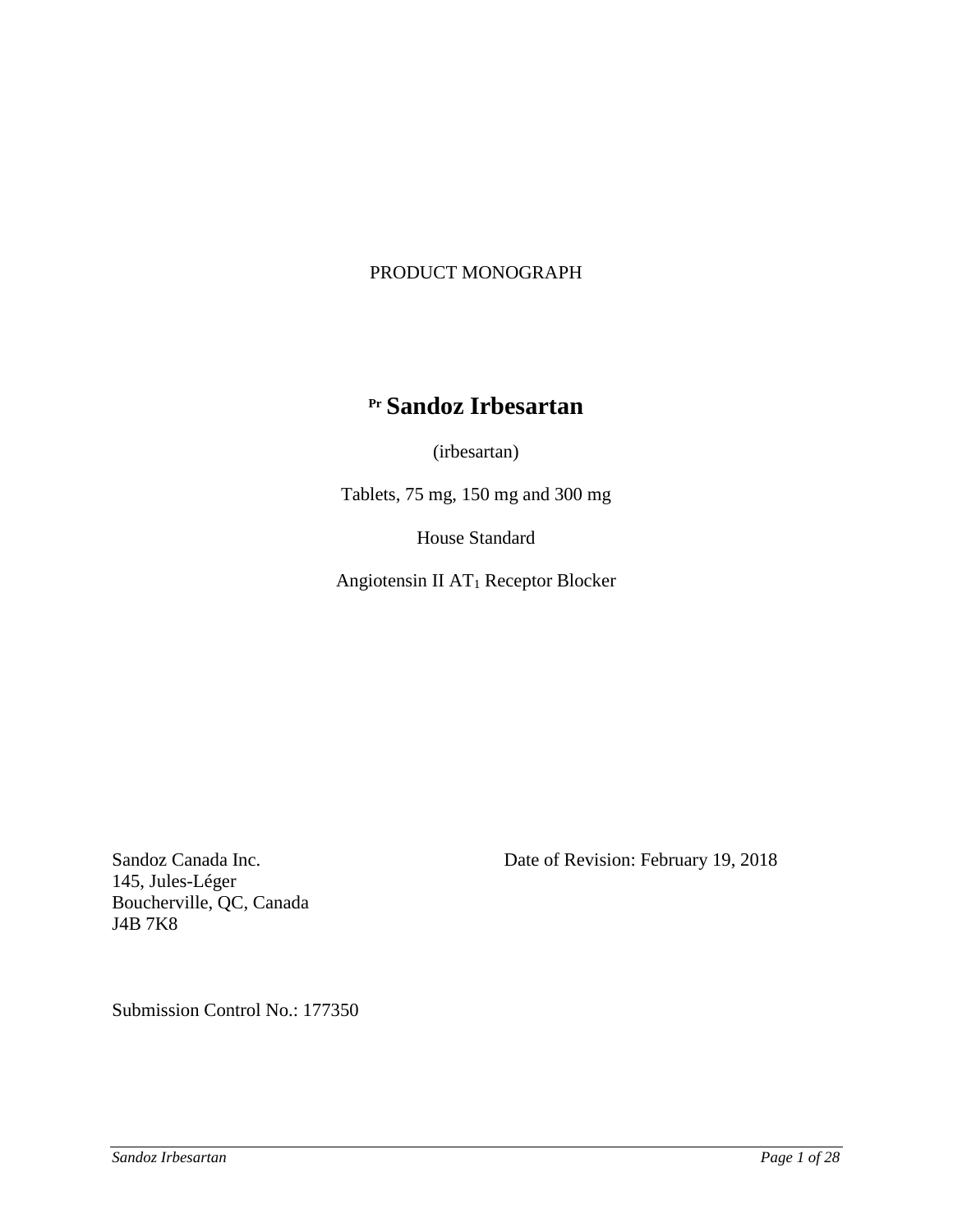## **PRODUCT MONOGRAPH**

# **Pr Sandoz Irbesartan (irbesartan)** Tablets, 75 mg, 150 mg and 300 mg

## **THERAPEUTIC CLASSIFICATION**

Angiotensin II  $AT_1$  Receptor Blocker

## **ACTION AND CLINICAL PHARMACOLOGY**

### **Mechanism of Action**

Irbesartan antagonizes angiotensin II by blocking  $AT_1$  receptors.

Angiotensin II is the primary vasoactive hormone in the renin-angiotensin system. Its effects include vasoconstriction and the stimulation of aldosterone secretion by the adrenal cortex.

Irbesartan blocks the vasoconstrictor and aldosterone-secreting effects of angiotensin II by selectively blocking in a non-competitive manner the binding of angiotensin II to the  $AT<sub>1</sub>$ receptor found in many tissues. Irbesartan has no agonist activity at the  $AT_1$  receptor.  $AT_2$ receptors have been found in many tissues, but to date they have not been associated with cardiovascular homeostasis. Irbesartan has essentially no affinity for the  $AT_2$  receptors.

Irbesartan does not inhibit angiotensin converting enzyme, also known as kinase II, the enzyme that converts angiotensin I to angiotensin II and degrades bradykinin, nor does it affect renin or other hormone receptors or ion channels involved in cardiovascular regulation of blood pressure and sodium homeostasis.

### **Pharmacokinetics**

**Absorption:** Irbesartan is an orally active agent. The oral absorption of irbesartan is rapid and complete with an average absolute bioavailability of 60% - 80%. Irbesartan exhibits linear pharmacokinetics over the therapeutic dose range with an average terminal elimination half-life of 11-15 hours. Following oral administration, peak plasma concentrations are attained at 1.5-2 hours after dosing. Steady-state concentrations are achieved within 3 days.

**Distribution:** Irbesartan is approximately 96% protein-bound in the plasma, primarily to albumin and  $\alpha_1$ -acid glycoprotein.

The average volume of distribution of irbesartan is 53-93 liters. Total plasma and renal clearances are in the range of 157-176 mL/min and 3.0-3.5 mL/min, respectively.

**Metabolism:** Irbesartan is metabolized via glucuronide conjugation, and oxidation primarily by the cytochrome P-450 isoenzyme CYP 2C9. Metabolism of irbesartan by CYP 3A4 is negligible.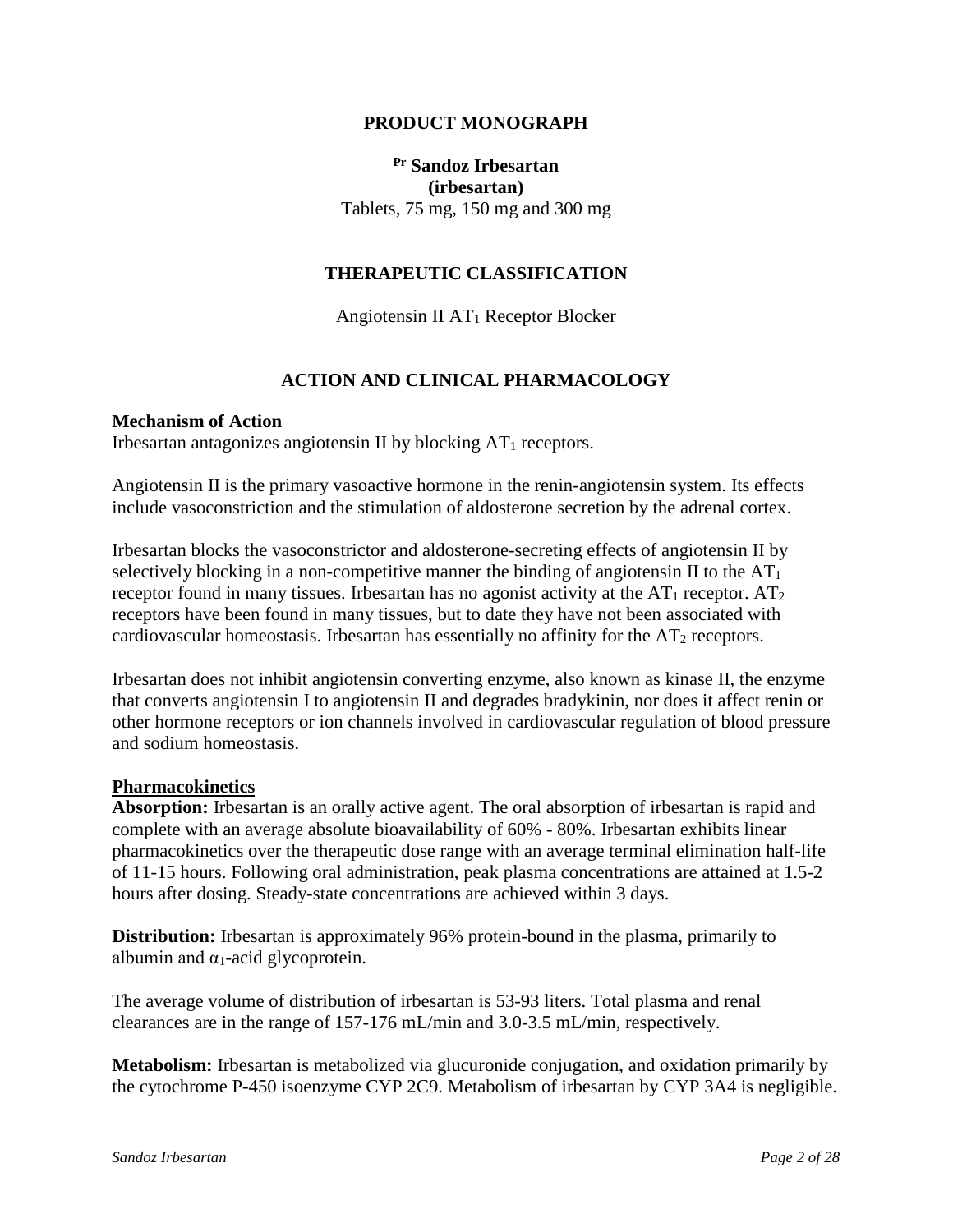In addition, Irbesartan is not metabolized by the following isoenzymes: CYP 1A1, 1A2, 2A6, 2B6, 2D6, 2E1.

Following either oral or intravenous administration of  ${}^{14}C$ -labeled irbesartan, more than 80% of the circulating plasma radioactivity is attributable to unchanged irbesartan. The primary circulating metabolite is the inactive irbesartan glucuronide (approximately 6%). The remaining oxidative metabolites do not add appreciably to the pharmacologic activity.

**Excretion:** Irbesartan and its metabolites are excreted by both biliary and renal routes. Following either oral or intravenous administration of  ${}^{14}$ C-labeled irbesartan, about 20% of radioactivity is recovered in the urine and the remainder in the feces. Less than 2% of the dose is excreted in urine as unchanged irbesartan.

# **Special populations and condition**

**Geriatrics (>65 years of age):** In subjects > 65 years of age, irbesartan elimination half-life was not significantly altered, but AUC and Cmax values were about 20-50% greater than those of young subjects.

**Renal impairment:** The mean AUC and C<sub>max</sub> were not altered in patients with any degree of renal impairment, including patients on hemodialysis. However, a wide variance was seen in patients with severe renal impairment.

**Hepatic impairment:** The pharmacokinetics of irbesartan following repeated oral administration were not significantly affected in patients with mild to moderate cirrhosis of the liver. No data is available in patients with severe liver disease.

# **Pharmacodynamics**

**Healthy subjects:** Single oral doses of irbesartan  $\leq$  300 mg produced dose-dependent inhibition of the pressor effect of angiotensin II infusions. The inhibition was complete (100%) 4 hours following oral doses of 150 mg or 300 mg. Partial inhibition of 40% and 60% was still present 24 hours post-dose with 150 mg and 300 mg irbesartan respectively.

**Hypertensive patients:** Angiotensin II receptor inhibition following chronic administration of irbesartan causes a 1.5-2 fold rise in angiotensin II plasma concentration and a 2-3 fold increase in plasma renin levels. Aldosterone plasma concentrations generally decline following irbesartan administration; however, at recommended dose, serum potassium levels are not significantly affected.

During clinical trials, minimal incremental blood pressure (BP) response was observed at doses > 300 mg.

The BP lowering effect of irbesartan was apparent after the first dose and substantially present within 1-2 weeks, with the maximal effect occurring by 4-6 weeks. In long-term studies, the effect of irbesartan appeared to be maintained for more than one year. In controlled trials, there was essentially no change in average heart rate in patients treated with irbesartan.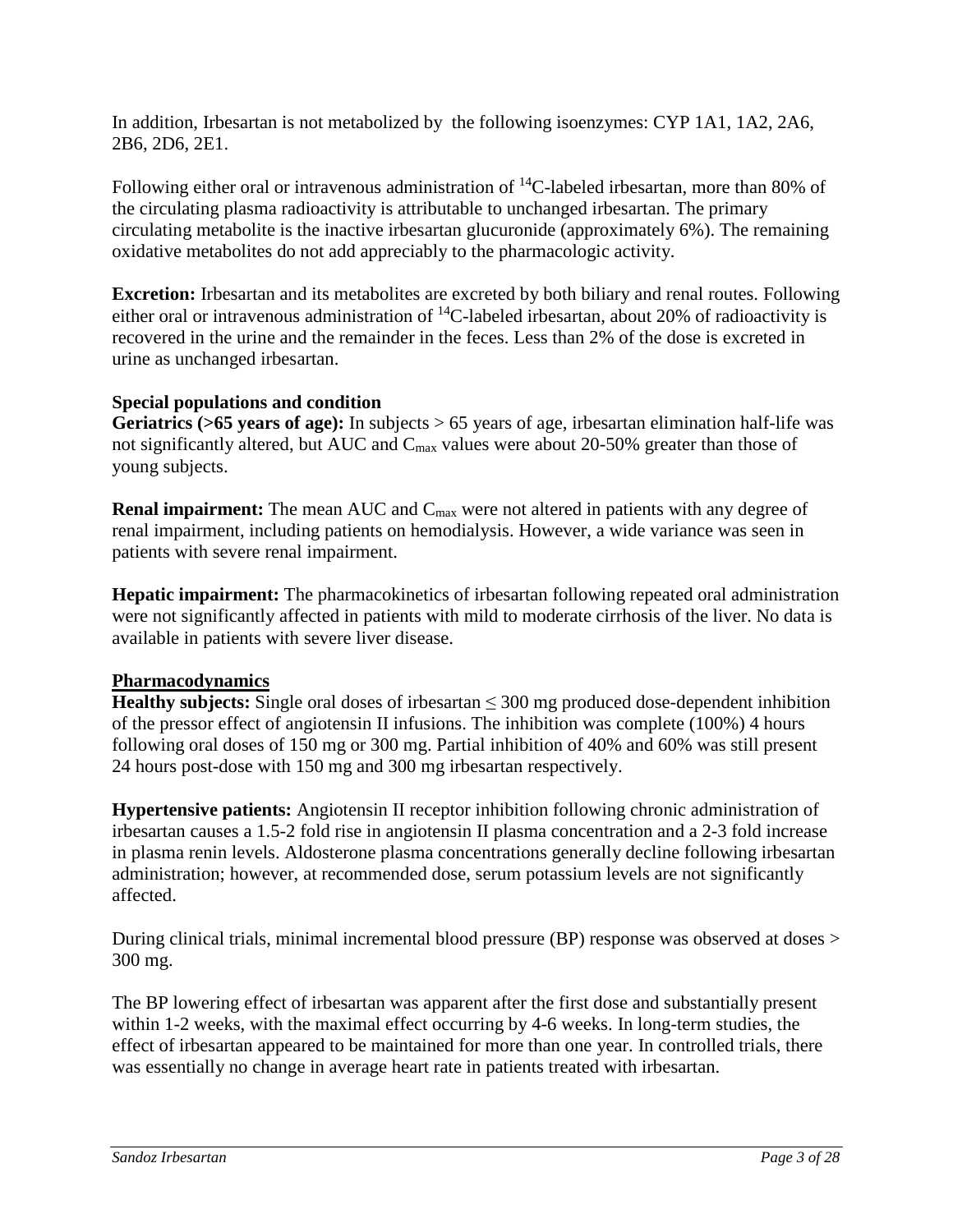There was no rebound effect after withdrawal of irbesartan.

**Race:** Black hypertensive patients had a smaller BP response to irbesartan monotherapy than caucasians.

# **CLINICAL TRIALS**

## **Comparative Bioavailability Studies**

This was a study to evaluate the comparative bioavailability between Sandoz Irbesartan (irbesartan) 300 mg tablets (Sandoz Canada Inc.) and Avapro  $^{TM}$  300 mg tablets (sanofi-aventis Canada Inc.) after a single-dose in 37 healthy, non-smoking, male subjects under fasting conditions.

### **Summary Table of the Comparative Bioavailability Data**

| Irbesartan<br>(1 x 300 mg)<br>From measured data |                                                                                                                                                                                                   |                                             |        |               |  |  |  |
|--------------------------------------------------|---------------------------------------------------------------------------------------------------------------------------------------------------------------------------------------------------|---------------------------------------------|--------|---------------|--|--|--|
|                                                  |                                                                                                                                                                                                   | Geometric LS Mean<br>Arithmetic Mean (CV %) |        |               |  |  |  |
| Parameter                                        | $A$ vapro $\overline{^{TM}}$<br>% Ratio of<br>Confidence Interval<br>Irbesartan<br>Geometric Means <sup>#</sup><br>300 mg tablets <sup>2</sup><br>90%#<br>300 mg film-coated tablets <sup>1</sup> |                                             |        |               |  |  |  |
| $AUC_T$<br>$(ng \cdot h/mL)$                     | 18573.7<br>19393.7 (31.8)                                                                                                                                                                         | 20387.9<br>21159.6 (31.1)                   | 91.10  | 85.33-97.27   |  |  |  |
| $AUC_{\infty}$<br>$(ng \cdot h/mL)$              | 22158.1<br>22967.2 (26.8)                                                                                                                                                                         | 22966.2<br>23718.1 (26.0)                   | 96.48  | 90.77-102.55  |  |  |  |
| $C_{\text{max}}$<br>(ng/mL)                      | 4243.6<br>4429.0 (30.2)                                                                                                                                                                           | 3784.7<br>3947.6 (29.3)                     | 112.12 | 105.66-118.98 |  |  |  |
| $T_{max}$ §<br>(h)                               | 1.00<br>$(0.50-4.00)$                                                                                                                                                                             | 1.25<br>$(0.50 - 5.00)$                     |        |               |  |  |  |
| $T_{\mathcal{V}_2}{}^{\varepsilon}$<br>(h)       | 13.49 (54.5)                                                                                                                                                                                      | 12.11(37.6)                                 |        |               |  |  |  |

1 Sandoz Irbesartan tablets manufactured for Sandoz Canada Inc.

<sup>2</sup> Avapro<sup>TM</sup> (irbesartan) 300 mg Tablets (sanofi-aventis, Canada Inc.) were purchased in Canada.

# Based on least squares mean estimates.

§ Expressed as the median (range) only

 $E$  Expressed as the arithmetic mean (CV %) only

Two trials were done to investigate the effects of Irbesartan tablet in patients with hypertension and type 2 diabetic nephropathy, the IDNT and IRMA 2 trials.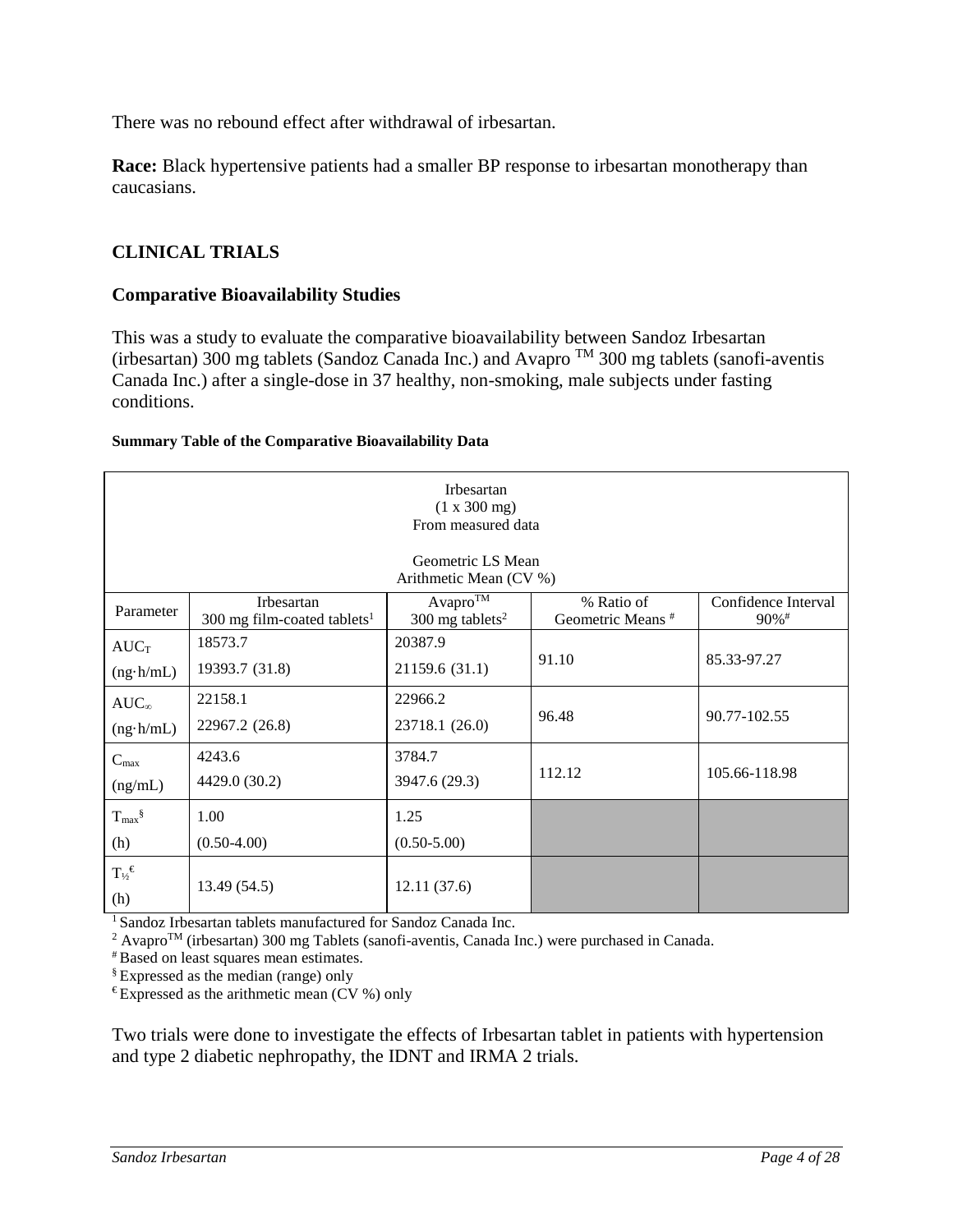# **IDNT:**

The Irbesartan Diabetic Nephropathy Trial (IDNT) was a multicenter, randomized, controlled, double-blind, morbidity and mortality trial comparing irbesartan, amlodipine and placebo. In 1715 hypertensive patients with type 2 diabetes (proteinuria ≥900 mg/day and serum creatinine 1.0-3.0 mg/dL) the long-term effects (mean 2.6 years) of irbesartan on the progression of renal disease and all-cause mortality were examined. In addition, as a secondary endpoint, the effect of irbesartan on the risk of fatal or non-fatal cardiovascular events was assessed. The most important exclusion criteria were: onset of type II diabetes mellitus at <20 years of age, renovascular occlusive disease affecting both kidneys or a solitary kidney, and unstable angina pectoris.

Patients were randomized to receive once daily irbesartan 75 mg (N=579), amlodipine 2.5 mg  $(N=567)$ , or matching placebo  $(N=569)$ . Patients were then titrated to a maintenance dose of 300 mg irbesartan, 10 mg amlodipine, or placebo as tolerated. Additional antihypertensive agents for the 3 study arms [excluding ACE inhibitors, other angiotensin II receptor blockers (ARBs) and calcium channel blockers (CCBs)] were added as needed to help achieve a BP goal of  $\leq$ 135/85 mmHg in all groups, or a 10 mmHg reduction in systolic blood pressure (SBP) if baseline was >160 mmHg. Of the total of 579 patients randomized to irbesartan, 442 completed the double blind phase. All analyses were conducted on the intent to treat (ITT) patient population.



**IDNT Primary Endpoint Time to Doubling of Serum Creatinine, ESRD, or Death**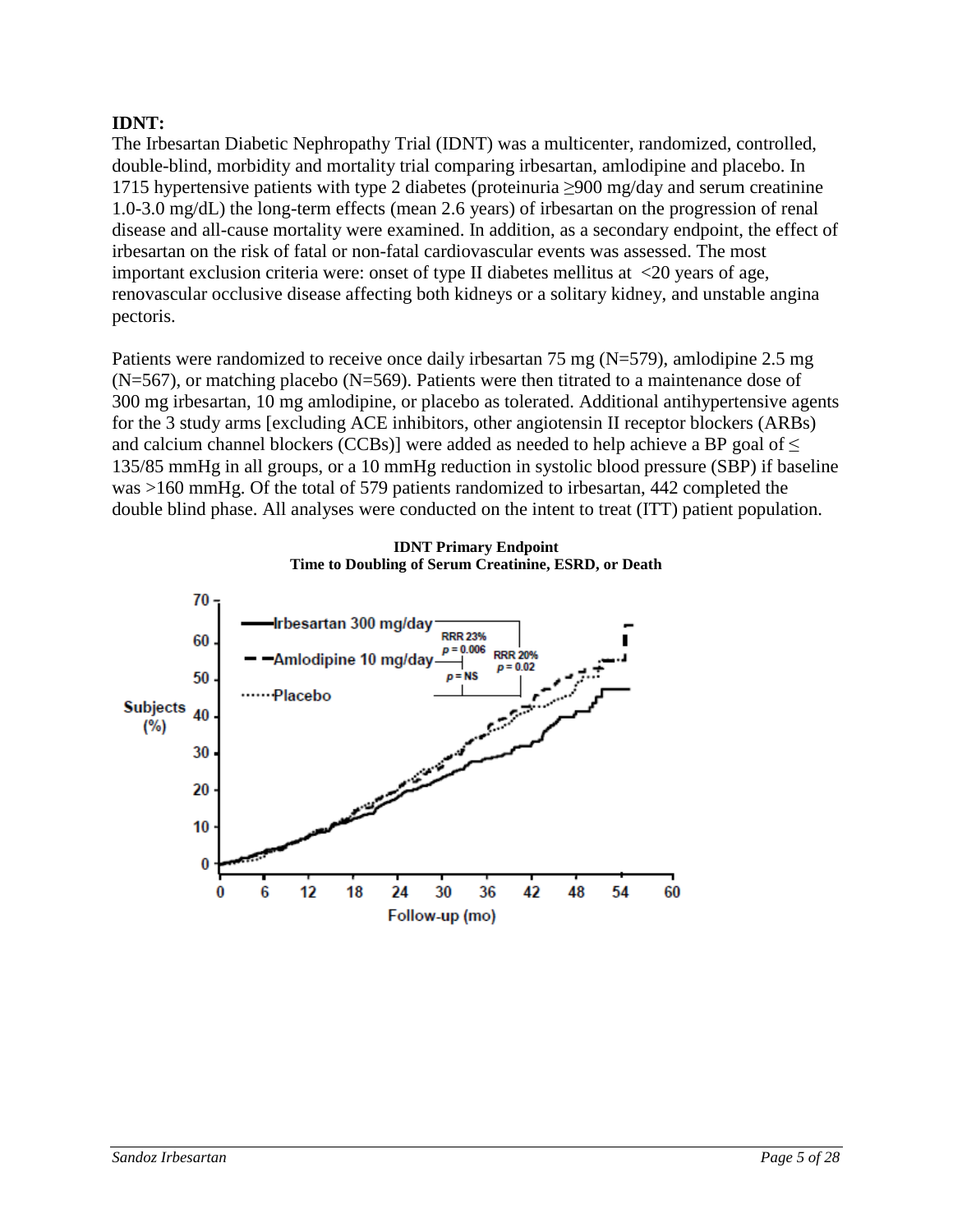|                               | Number (%) of Subjects           |                                |                         | <b>Relative Risk</b>                |                                      |       |  |  |
|-------------------------------|----------------------------------|--------------------------------|-------------------------|-------------------------------------|--------------------------------------|-------|--|--|
| Event                         | <b>Placebo</b><br>$N = 569$      | <b>Irbesartan</b><br>$N = 579$ | Amlodipine<br>$N = 567$ | <b>Estimate</b><br>$(\%$ Reduction) | 95%<br>Confidence<br><b>Interval</b> | p     |  |  |
| <b>Irbesartan vs. Placebo</b> |                                  |                                |                         |                                     |                                      |       |  |  |
| Primary                       |                                  |                                |                         |                                     |                                      |       |  |  |
| Composite                     | 222(39.0)                        | 189 (32.6)                     | ۰                       | 0.80(20)                            | $0.66 - 0.97$                        | 0.023 |  |  |
| Endpoint*                     |                                  |                                |                         |                                     |                                      |       |  |  |
|                               | <b>Irbesartan vs. Amlodipine</b> |                                |                         |                                     |                                      |       |  |  |
| Primary                       |                                  |                                |                         |                                     |                                      |       |  |  |
| Composite                     |                                  | 189 (32.6)                     | 233(41.1)               | 0.77(23)                            | $0.63 - 0.93$                        | 0.006 |  |  |
| Endpoint*                     |                                  |                                |                         |                                     |                                      |       |  |  |

**Table 1 Primary Composite Endpoint Comparison (IDNT)**

\* First occurrence of any of the following: doubling of serum creatinine, end-stage renal disease (ESRD) or allcause mortality

Irbesartan demonstrated a 20% relative risk reduction (absolute risk reduction 6.4%) in the composite primary endpoint  $(1<sup>st</sup>$  occurrence of any of the following: doubling of serum creatinine, end-stage renal disease (ESRD) or all-cause mortality) compared to placebo (p=0.023), and a 23% relative risk reduction (absolute risk reduction 8.5%) compared to amlodipine (p=0.006). When the individual components of the primary composite endpoint were analysed, no effect in all-cause mortality and no significant effect on time to ESRD were observed. However, a significant reduction in doubling of serum creatinine was observed. Irbesartan decreased the progression of renal disease in patients with chronic renal insufficiency and overt proteinuria. Irbesartan also produced significant reduction in the rate of urine excretion of protein and albumin relative to placebo or amlodipine (p<0.001 for both comparisons). Similar BP was achieved in the irbesartan 300 mg and amlodipine 10 mg groups.

Treatment with irbesartan reduced the occurrence of sustained doubling of serum creatinine as a separate endpoint (33%) with an absolute risk reduction of 6.8%.

The risk of developing a doubling of serum creatinine or ESRD was reduced by 26% relative to placebo with an absolute risk reduction of 6.2% and by 34% relative to amlopidine with an absolute risk reduction of 10.0% (pooled risk reduction 30%, p=0.0005). This renal protective effect of irbesartan appeared to be independent of systemic BP reduction.

There was no significant difference in the assessment of fatal or non-fatal cardiovascular events (cardiovascular death, non-fatal myocardial infarction, hospitalization for heart failure, permanent neurologic deficit attributed to stroke, or above-the-ankle amputation) among the 3 treatment groups.

Safety data from this trial are reported in the ADVERSE REACTIONS section.

# **IRMA 2**

The study of the Effects of Irbesartan on MicroAlbuminuria in Hypertensive Patients with Type 2 Diabetes Mellitus (IRMA 2) was a multicenter, randomized, placebo-controlled, double-blind morbidity study, conducted in 590 hypertensive patients with type 2 diabetes, microalbuminuria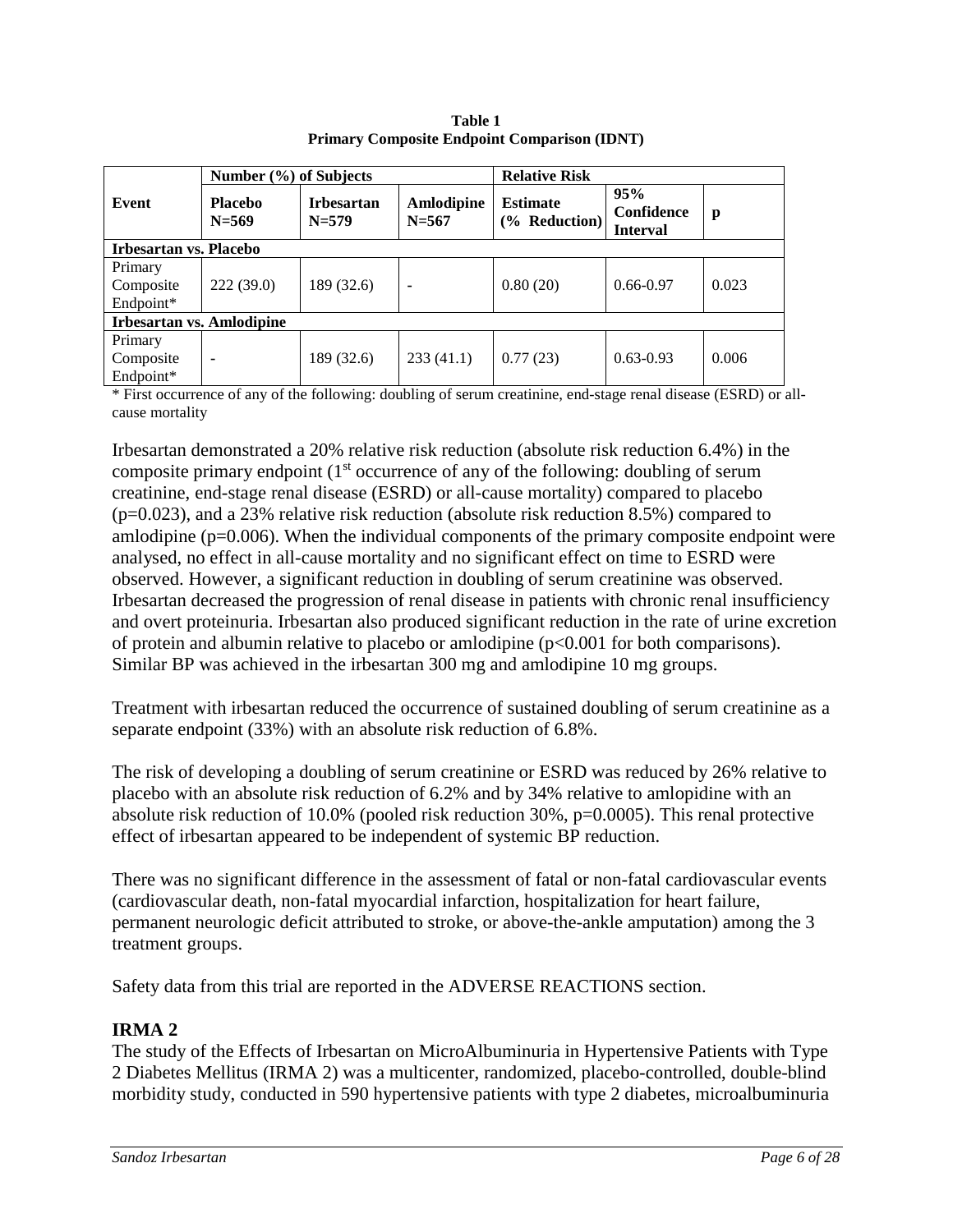(20-200 mcg/min; 30-300mg/day) and normal renal function (serum creatinine ≤1.5 mg/dL in males and  $\leq$ 1.1 mg/dL in females). Screening of urine for albumin has revealed that patients with microalbuminuria have a 10 - 20 fold higher risk of developing diabetic nephropathy than patients with normoalbuminuria. Of the 590 patients, 201 received placebo, 195 received irbesartan 150 mg and 194 patients received irbesartan 300 mg.

The primary endpoint was the long-term effects (2 years) of irbesartan on the progression to clinical (overt) proteinuria (urinary albumin excretion rate [AER] >200 mcg/min [>300mg/day] and an increase in AER of  $\geq$  30% from baseline). In addition, after 1 and 2 years of treatment, the effect of irbesartan on the change in overnight AER and the change in 24-hour creatinine clearance was assessed. The most important exclusion criteria were: onset of type II diabetes mellitus at <20 years of age, renovascular occlusive disease affecting both kidneys or a solitary kidney and unstable angina pectoris.

Irbesartan 300 mg demonstrated a 70% relative risk reduction (absolute risk reduction 9.8%) in the development of clinical (overt) proteinuria compared to placebo ( $p=0.0004$ ). Relative risk reduction in the development of proteinuria with 150 mg irbesartan was not statistically significant. The slowing of progression to clinical (overt) proteinuria was evident as early as 3 months and continued over the 2 year period.



**IRMA 2 Primary Endpoint Time to Overt Proteinuria**

**Table 2 Time to occurrence of Overt Proteinuria (Irbesartan 300 mg vs. Placebo Comparison) (IRMA 2)**

|                  | Number $(\%)$ of Subjects   |                               | <b>Relative Risk</b>                        |                                      |        |  |
|------------------|-----------------------------|-------------------------------|---------------------------------------------|--------------------------------------|--------|--|
| Event            | <b>Placebo</b><br>$N = 201$ | <b>I</b> rbesartan<br>$N=195$ | <b>Estimate</b><br>$\frac{6}{6}$ Reduction) | 95%<br>Confidence<br><b>Interval</b> | p      |  |
| Primary Endpoint | 30(14.9)                    | 10(5.2)                       | 0.295(70)                                   | $0.144 - 0.606$                      | 0.0004 |  |

Regression to normoalbuminuria  $\langle 20 \text{~mg/min}; 30 \text{~mg/day}}$  was more frequent in the irbesartan 300 mg group (34%) than in the placebo group (21%). Irbesartan 300 mg reduced the level of urinary albumin excretion at 24 months by 43% (p=0.0001).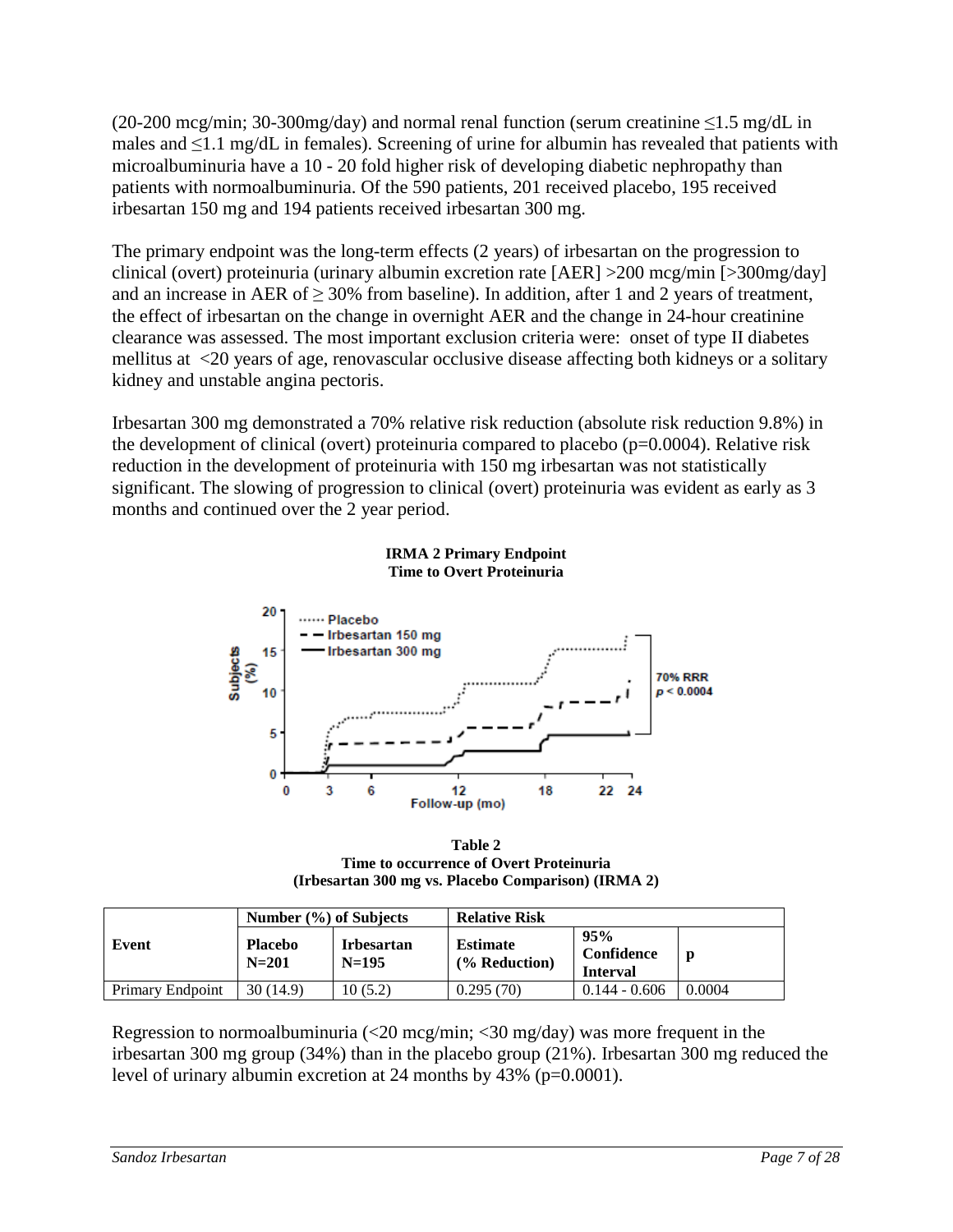**IRMA 2 Normalization of Urinary Albumin Excretion Rate**



Safety data from this trial has been reported in the ADVERSE REACTIONS section.

# **INDICATIONS AND CLINICAL USE**

Sandoz Irbesartan is indicated for the treatment of:

- essential hypertension. Sandoz Irbesartan may be used alone or concomitantly with thiazide diuretics.
- hypertensive patients with type 2 diabetes mellitus and renal disease to reduce the rate of progression of nephropathy as measured by the reduction of microalbuminuria, and the occurrence of doubling of serum creatinine. (See Clinical Trials).

# **CONTRAINDICATIONS**

Irbesartan is contraindicated in:

- Patients who are hypersensitive to this drug or to any ingredient in the formulation. For a complete listing, see the AVAILABILITY OF THE DOSAGE FORMS section of the Product monograph.
- Combination with a liskiren-containing drugs in patients with diabetes mellitus (type 1 or type 2) or moderate to severe renal impairment (GFR  $<$  60 ml/min/1.73m<sup>2</sup>) (see PRECAUTIONS, Dual Blockade of the Renin-Angiotensin System (RAS) and Renal Impairment, and DRUG INTERACTIONS, Dual Blockade of the Renin-Angiotensin-System (RAS) with ARBs, ACE inhibitors or aliskiren-containing drugs).
- Combination with Angiotensin-Converting Enzyme Inhibitors (ACEIs) in patients with diabetic nephropathy (see PRECAUTIONS, Dual Blockade of the Renin-Angiotensin System (RAS) and Renal Impairment, and DRUG INTERACTIONS, Dual Blockade of the Renin-Angiotensin-System (RAS) with ARBs, ACE inhibitors or aliskiren-containing drugs).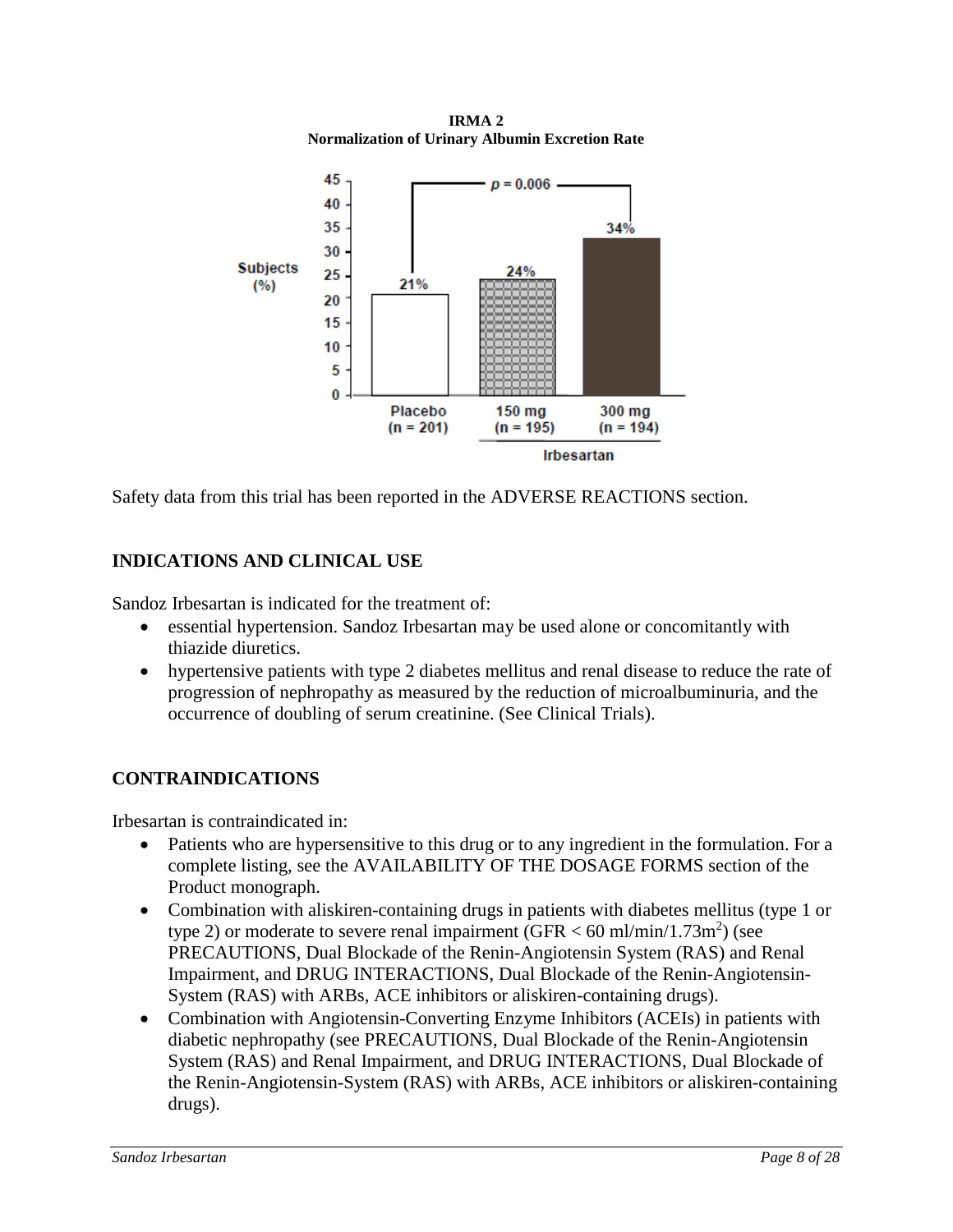- Patients with rare hereditary problems of galactose intolerance, the Lapp lactase deficiency or glucose-galactose malabsorption (due to the lactose component of Sandoz Irbesartan tablets).
- Pregnant women (see WARNINGS, Special Populations, Pregnant Women).
- Nursing women (see WARNINGS, Special Populations, Nursing Women).

# **WARNINGS AND PRECAUTIONS**

Serious Warnings and Precautions

When used in pregnancy, angiotensin receptor  $(AT_1)$  blockers  $(ARB)$  can cause injury or even death of the developing fetus. When pregnancy is detected, irbesartan should be discontinued as soon as possible (see WARNINGS AND PRECAUTIONS, Special Populations).

## **General**

The effect of irbesartan on the ability to drive and use of machinery has not been studied, but based on its pharmacodynamic properties, irbesartan is unlikely to affect this ability. When driving vehicles or operating machinery, it should be taken into account that occasionally dizziness or weariness may occur during treatment of hypertension.

## **Cardiovascular**

**Hypotension – Volume-Depleted Patients:** Occasionally, symptomatic hypotension has occurred after administration of irbesartan, in some cases after the first dose. It is more likely to occur in patients who are volume-depleted by diuretic therapy, dietary salt restriction, dialysis, diarrhea, or vomiting. In these patients, because of the potential fall in BP, therapy should be started under close medical supervision (see DOSAGE AND ADMINISTRATION). Similar considerations apply to patients with ischemic heart or cerebrovascular disease, in whom an excessive fall in BP could result in myocardial infarction or cerebrovascular accident.

# **Dual Blockade of the Renin-Angiotensin System (RAS)**

There is evidence that co-administration of angiotensin receptor antagonists (ARBs), such as irbesartan, or of angiotensin converting enzyme (ACE) inhibitors with aliskiren increases the risk of hypotension, syncope, stroke, hyperkalemia and deterioration of renal function, including renal failure, in patients with diabetes mellitus (type 1 or type 2) and/or moderate to severe renal impairment (GFR  $<$  60 ml/min/1.73m<sup>2</sup>). Therefore, the use of irbesartan in combination with aliskiren-containing drugs is contraindicated in these patients (see CONTRAINDICATIONS).

The use of irbesartan in combination with of ACE inhibitors is contraindicated in patients with diabetic nephropathy (see CONTRAINDICATIONS).

Further, co-administration of ARBs, including irbesartan, with other agents blocking the RAS, such as ACE inhibitors or aliskiren-containing drugs, is generally not recommended in other patients, since such treatment has been associated with an increased incidence of severe hypotension, renal failure, and hyperkalemia.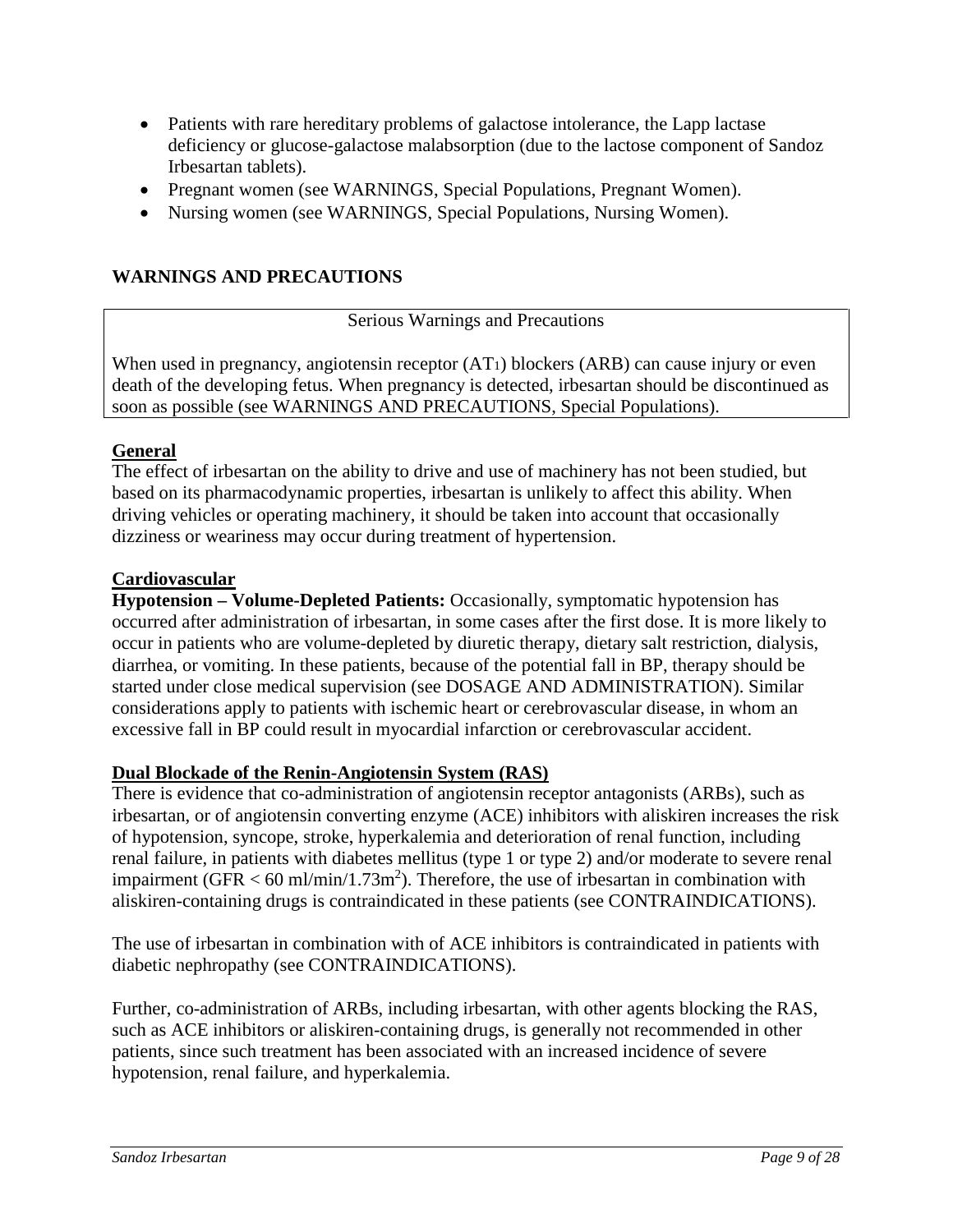# **Lithium**

Increases in serum lithium concentrations and lithium toxicity (including fatal outcome) have been reported with concomitant use of irbesartan and lithium (see DRUG INTERACTIONS). Therefore, this combination is not recommended. Serum lithium levels should be monitored carefully in patients receiving irbesartan and lithium if the combination is necessary.

# **Renal**

**Renal Impairment:** As a consequence of inhibiting the renin-angiotensin-aldosterone system (RAAS), changes in renal function have been seen in susceptible individuals. In patients whose renal function may depend on the activity of the RAAS, such as patients with bilateral renal artery stenosis, unilateral renal artery stenosis to a solitary kidney, or severe congestive heart failure, treatment with agents that inhibit this system has been associated with oliguria, progressive azotemia, and rarely, acute renal failure and/or death. In susceptible patients, concomitant diuretic use may further increase risk.

The use of ARBs including irbesartan, or of ACE inhibitors with aliskiren-containing drugs is contraindicated in patients with moderate to severe renal impairment (GFR  $<$  60 ml/min/1.73m<sup>2</sup>). (See CONTRAINDICATIONS and DRUG INTERACTIONS, Dual Blockade of the Renin-Angiotensin-System (RAS) with ARBs, ACE inhibitors, or aliskiren-containing drugs).

The use of ARBs including irbesartan in combination with an ACEI is contraindicated in patients with diabetic nephropathy due to risk of hyperkalemia, hypotension and renal impairment. (See CONTRAINDICATIONS and DRUG INTERACTIONS, Dual Blockade of the Renin-Angiotensin-System (RAS) with ARBs, ACE inhibitors, or aliskiren-containing drugs).

Use of irbesartan should include appropriate assessment of renal function.

In hypertensive type 2 diabetic patients with proteinuria ( $\geq$ 900 mg/day), a population which has a high risk of renal artery stenosis, no patient treated with Irbesartan in IDNT had an early acute rise in serum creatinine attributable to renal artery disease. (See ACTION AND CLINICAL PHARMACOLOGY, Clinical Trials, Hypertension and Type 2 Diabetic Renal Disease.)

**Valvular Stenosis:** There is concern on theoretical grounds that patients with aortic stenosis might be at particular risk of decreased coronary perfusion when treated with vasodilators because they do not develop as much afterload reduction.

# **Special Populations**

**Pregnant Women:** Drugs that act directly on the renin-angiotensin system (RAAS) can cause fetal and neonatal morbidity and death when administered to pregnant women. When pregnancy is detected, Sandoz Irbesartan should be discontinued as soon as possible.

The use of ARB is contraindicated during pregnancy. Epidemiological evidence regarding the risk of teratogenicity following exposure to ACE inhibitors (another class of therapeutic products interfering with the RAAS) during the first trimester of pregnancy has not been conclusive; however a small increase in risk cannot be excluded. Given the current evidence available on the risk with ARB, similar risks may exist for this class of drugs. Patients planning pregnancy should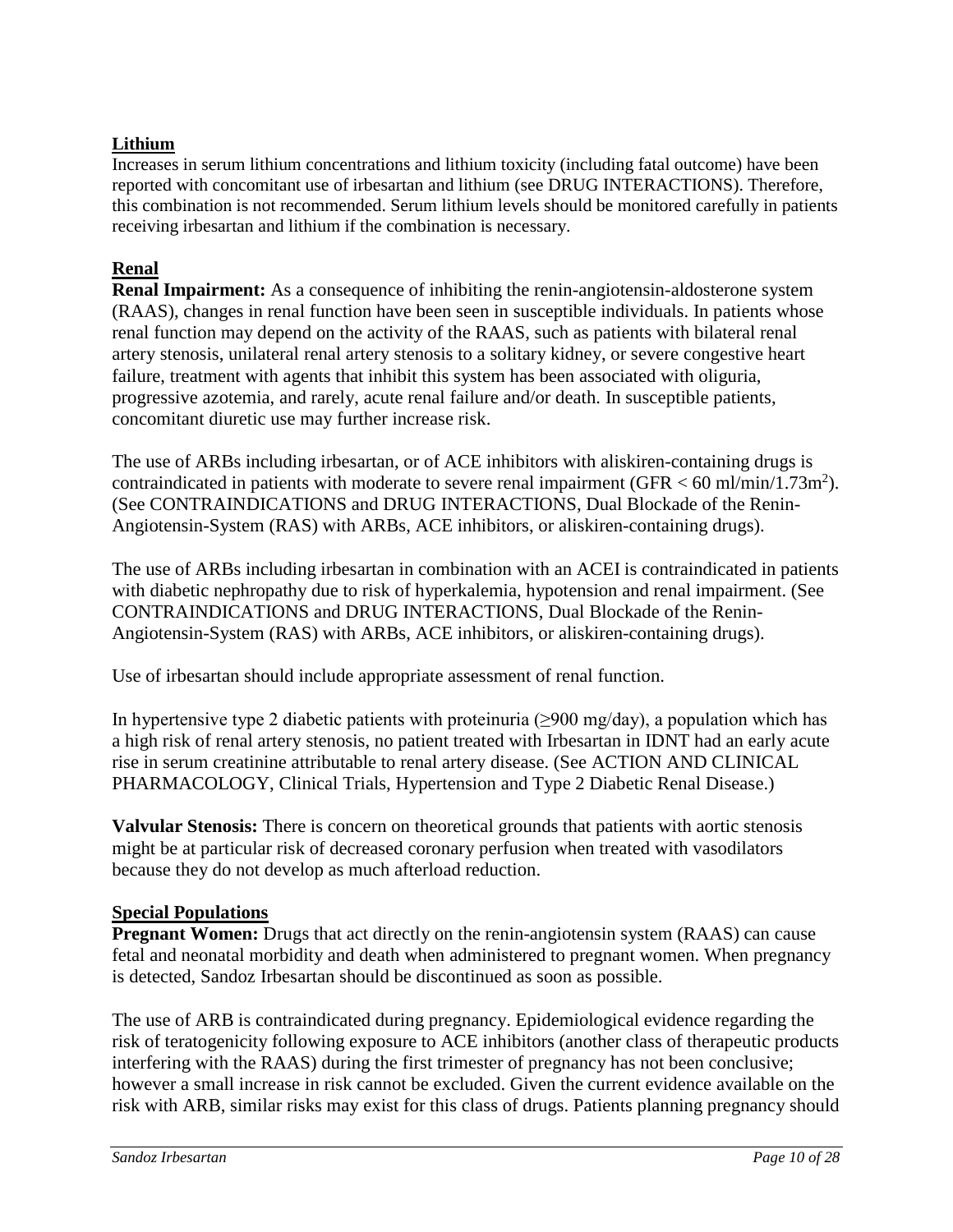be changed to alternative anti-hypertensive treatments which have an established safety profile for use in pregnancy. When pregnancy is diagnosed, treatment with angiotensin II antagonists should be stopped immediately, and, if appropriate, alternative therapy should be started.

The use of ARBs during the second and third trimesters is known to induce human fetotoxicity (decreased renal function, oligohydramnios, skull ossification, retardation) and neonatal toxicity (renal failure, hypotension, hyperkalemia).

Infants with histories of *in utero* exposure to an ARB should be closely observed for hypotension, oliguria, and hyperkalemia. If oliguria occurs, attention should be directed toward support of BP and renal perfusion. Exchange transfusion may be required as means of reversing hypotension and/or substituting for impaired renal function; however, limited experience with those procedures has not been associated with significant clinical benefit. Irbesartan is not removed by hemodialysis.

**Nursing Women:** It is not known whether irbesartan is excreted in human milk, but significant levels have been found in the milk of lactating rats. Because many drugs are excreted in human milk, and because of their potential for affecting the nursing infant adversely, a decision should be made whether to discontinue nursing or discontinue the drug, taking into account the importance of the drug to the mother.

**Pediatrics (<18 years of age):** Safety and effectiveness have not been established in children < 18 years of age. Therefore, Sandoz Irbesartan is not indicated in this patient population.

**Geriatrics (>65 years of age):** Of the 4140 hypertensive patients receiving irbesartan in clinical studies, 793 patients were  $\geq 65$  years of age. No overall age-related differences were seen in the adverse effect profile but greater sensitivity in some older individuals cannot be ruled out.

# **DRUG INTERACTIONS**

# **Overview**

Irbesartan does not substantially induce or inhibit the following isoenzymes: CYP 1A1, 1A2, 2A6, 2B6, 2D6, 2E1. There was no induction or inhibition of CYP 3A4.

# **Drug-Drug Interaction**

# **Diuretics**

Patients on diuretics, and especially those in whom diuretic therapy was recently instituted, may occasionally experience an excessive reduction of blood pressure after initiation of therapy with irbesartan. The possibility of symptomatic hypotension with the use of irbesartan can be minimized by discontinuing the diuretic prior to initiation of treatment and/or lowering the initial dose of irbesartan (see WARNINGS, Hypotension, and DOSAGE AND ADMINISTRATION). No drug interaction of clinical significance has been identified with thiazide diuretics.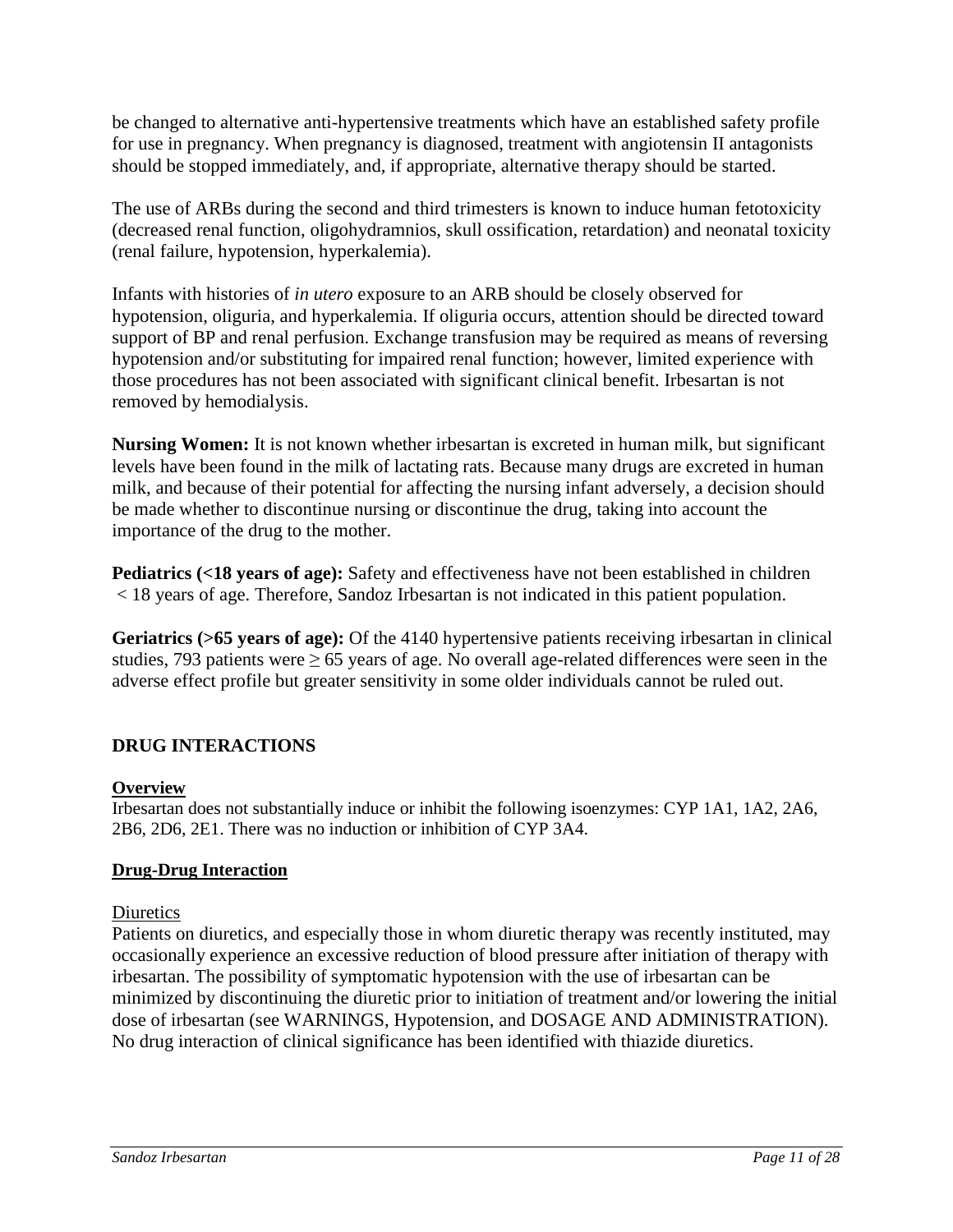# Agents Increasing Serum Potassium

Based on experience with the use of other drugs that affect the renin-angiotensin system, concomitant use of irbesartan with potassium-sparing diuretics, potassium supplements, salt substitutes containing potassium or other potassium-raising medicinal products may lead to increases in serum potassium, sometimes severe. Such co-administration requires close monitoring of serum potassium.

# NSAIDs

In patients who are elderly, volume-depleted (including those on diuretic therapy), or with compromised renal function, coadministration of NSAIDs, including selective COX-2 inhibitors, with angiotensin II receptor antagonists, including irbesartan, may result in deterioration of renal function, including possible acute renal failure. These effects are usually reversible. Monitor renal function periodically in patients receiving irbesartan and NSAID therapy. The antihypertensive effect of angiotensin II receptor blockers (ARBs), including irbesartan, may be attenuated by NSAIDs including selective COX-2 inhibitors.

## Lithium

As with other drugs which eliminate sodium, lithium clearance may be reduced. Increases in serum lithium concentrations and lithium toxicity (including fatal outcome) have been reported with concomitant use of irbesartan and lithium. Serum lithium levels should be monitored carefully in patients receiving irbesartan and lithium (see WARNINGS AND PRECAUTIONS).

## Warfarin

When irbesartan was administered as 300 mg once daily under steady-state conditions, no pharmacodynamic effect on PT (prothrombin time) was demonstrated in subjects stabilized on warfarin.

# Digoxin

When irbesartan was administered as 150 mg once daily under steady-state conditions, no effect was seen on the pharmacokinetics of digoxin at steady-state.

## Simvastatin

When irbesartan was administered in a small single-dose study with 12 young, healthy males aged 19 - 39, the single-dose pharmacokinetics of simvastatin were not affected by the concomitant administration of 300 mg irbesartan. Simvastatin values were highly variable whether simvastatin was administered alone or in combination with irbesartan.

## Dual Blockade of the Renin-Angiotensin-System (RAS) with ARBs, ACE inhibitors or aliskirencontaining drugs

Dual Blockade of the Renin-Angiotensin-System with ARBs and ACE inhibitors or aliskirencontaining drugs is contraindicated in patients with diabetes and/or moderate to severe renal impairment, and is generally not recommended in other patients, since such treatment has been associated with an increased incidence of severe hypotension, renal failure, and hyperkalemia.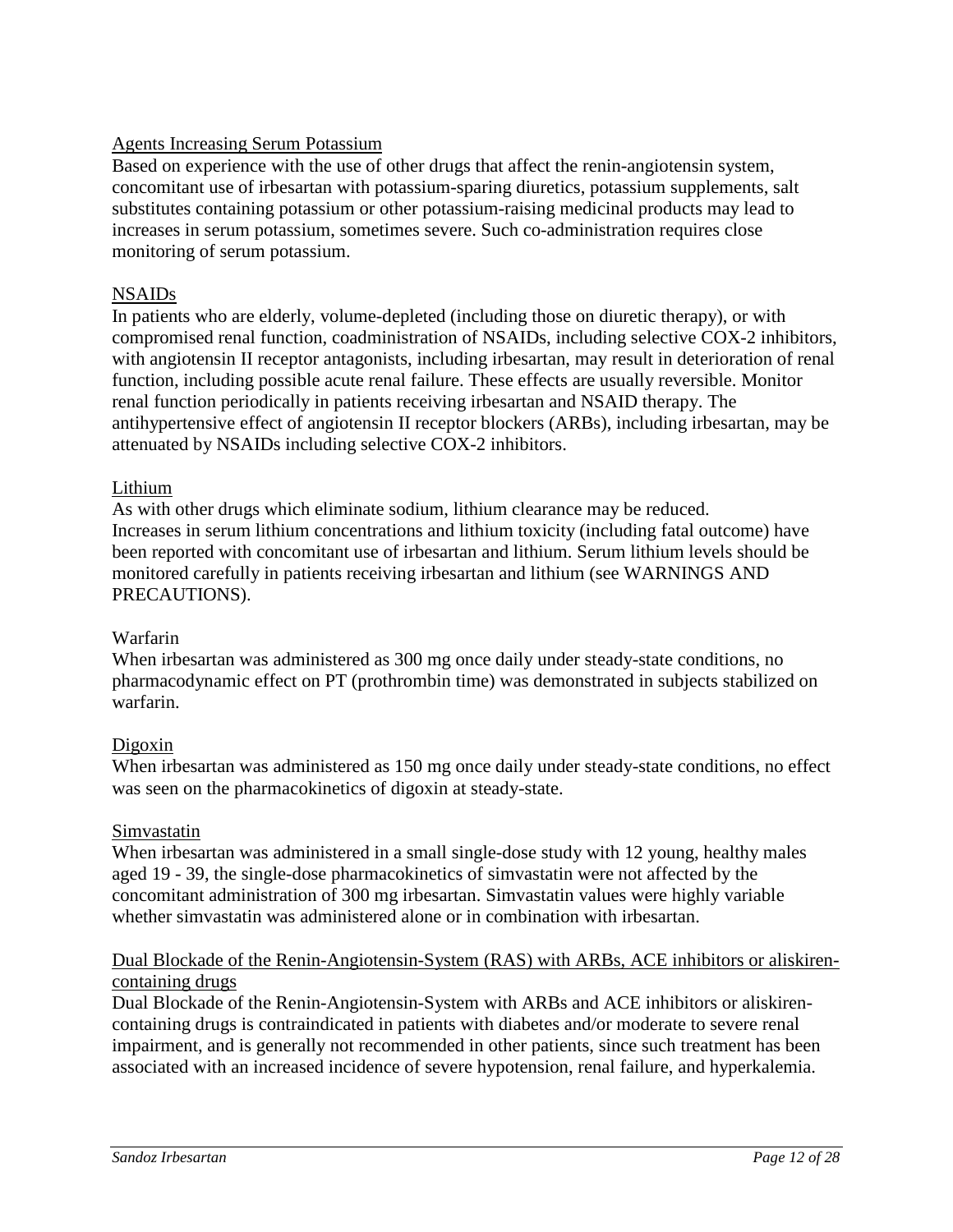The use of irbesartan in combination with an ACE inhibitor is contraindicated in patients with diabetic nephropathy and is generally not recommended in other patients since such treatment has been associated with an increased incidence of hyperkalemia, severe hypotension and renal failure. See CONTRAINDICATIONS and PRECAUTIONS, Dual Blockade of the Renin-Angiotensin-System (RAS).

# **ADVERSE REACTIONS**

Irbesartan was evaluated for safety in  $> 4100$  patients with essential hypertension including approximately 1300 patients treated for > 6 months and 400 patients for ≥1 year.

In placebo-controlled clinical trials, therapy was discontinued due to a clinical adverse event (AE) in 3.3 % of patients treated with irbesartan, versus 4.5% of patients given placebo.

The following potentially serious adverse reactions have been reported rarely with irbesartan in controlled clinical trials: syncope, hypotension.

AEs occurring in ≥1% of the 2606 hypertensive patients in placebo-controlled clinical trials include the following (see Table 3):

|                                          | <b>Irbesartan</b> | <b>Placebo</b>    |
|------------------------------------------|-------------------|-------------------|
| <b>Body System/Reaction</b>              | $N=1965$          | $N = 641$         |
|                                          | Incidence $(\% )$ | Incidence $(\% )$ |
| General                                  |                   |                   |
| Abdominal pain                           | 1.4               | 2.0               |
| Chest pain                               | 1.8               | 1.7               |
| Edema                                    | 1.5               | 2.3               |
| Fatigue                                  | 4.3               | 3.7               |
| Cardiovascular                           |                   |                   |
| Tachycardia                              | 1.2               | 0.9               |
| Dermatologic                             |                   |                   |
| Rash                                     | 1.3               | $\overline{2}$    |
| <b>Gastrointestinal</b>                  |                   |                   |
| Diarrhea                                 | 3.1               | 2.2               |
| Dyspepsia/Heartburn                      | 1.7               | 1.1               |
| Nausea/Vomiting                          | 2.1               | 2.8               |
| <b>Musculoskeletal/Connective Tissue</b> |                   |                   |
| Musculoskeletal pain                     | 6.6               | 6.6               |
| <b>Nervous System</b>                    |                   |                   |
| Anxiety/Nervousness                      | 1.1               | 0.9               |
| Headache                                 | 12.3              | 16.7              |
| <b>Dizziness</b>                         | 4.9               | 5.0               |
| <b>Respiratory</b>                       |                   |                   |
| Cough                                    | 2.8               | 2.7               |
| <b>Urogenital System</b>                 |                   |                   |
| Urinary tract infection                  | 1.1               | 1.4               |

**Table 3: Adverse events occurring in ≥1% of the 2606 hypertensive patients in placebo-controlled clinical trials**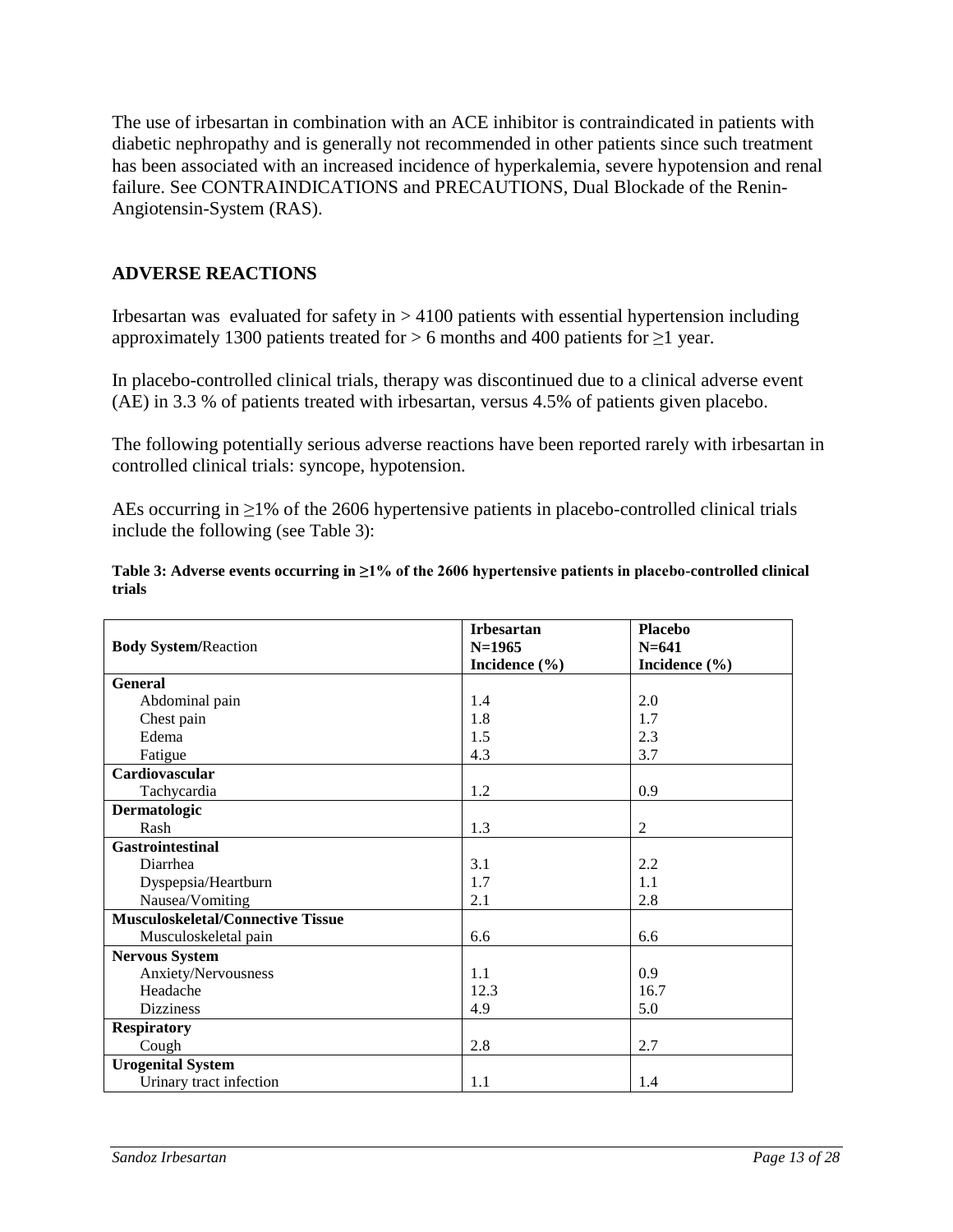AEs of hypotension or orthostatic hypotension, unrelated to dosage, occurred in 0.4% of irbesartan treated patients, and in 0.2% of patients receiving placebo.

In addition, the following potentially important events occurred in  $\langle 1\%$  of patients receiving irbesartan, regardless of drug relationship:

**Body as a Whole:** fever;

**Cardiovascular:** angina pectoris, arrhythmic/ conduction disorder, cardio-respiratory arrest, flushing, heart failure, hypertension, hypertensive crisis, myocardial infarction;

**Dermatologic:** dermatitis, ecchymosis, erythema, photosensitivity, pruritus, urticaria;

**Endocrine:** gout, libido change, sexual dysfunction;

**Gastrointestinal:** constipation, distension abdomen, flatulence, gastroenteritis, hepatitis;

**Musculoskeletal:** arthritis, muscle cramp, muscle weakness, myalgia;

**Nervous System:** cerebrovascular accident, depression, numbness, paresthesia, sleep disturbance, somnolence, transient ischemic attack, tremor, vertigo;

**Renal/Genitourinary:** abnormal urination;

**Respiratory:** dyspnea, epistaxis, pulmonary congestion, tracheobronchitis, wheezing;

**Special Senses:** conjunctivitis, hearing abnormality, taste disturbance, visual disturbance.

# **Clinical Studies in Hypertension and Type 2 Diabetic Renal Disease**

In clinical studies in patients with hypertension and type 2 diabetic renal disease (see ACTION AND CLINICAL PHARMACOLOGY, Clinical Trials, Hypertension and Type 2 Diabetic Renal Disease), the adverse drug experiences were similar to those seen in clinical trials of hypertensive patients with the exception of orthostatic symptoms (dizziness, orthostatic dizziness, and orthostatic hypotension) observed in IDNT (The Irbesartan Diabetic Nephropathy Trial) (proteinuria ≥900 mg/day, and serum creatinine from 1.0-3.0 mg/dL). In IDNT orthostatic symptoms occurred more frequently in the irbesartan group (dizziness 10.2%, orthostatic dizziness 5.4%, orthostatic hypotension 5.4%) than in the placebo group (dizziness 6.0%, orthostatic dizziness 2.7%, orthostatic hypotension 3.2%). The rates of discontinuations due to orthostatic symptoms for irbesartan versus placebo were: dizziness 0.3% vs. 0.5%; orthostatic dizziness 0.2% vs. 0.0%; and orthostatic hypotension, 0.0% vs. 0.0%.

# **Laboratory Test Findings**

In controlled clinical trials of hypertension, clinically important differences in laboratory tests were rarely associated with irbesartan.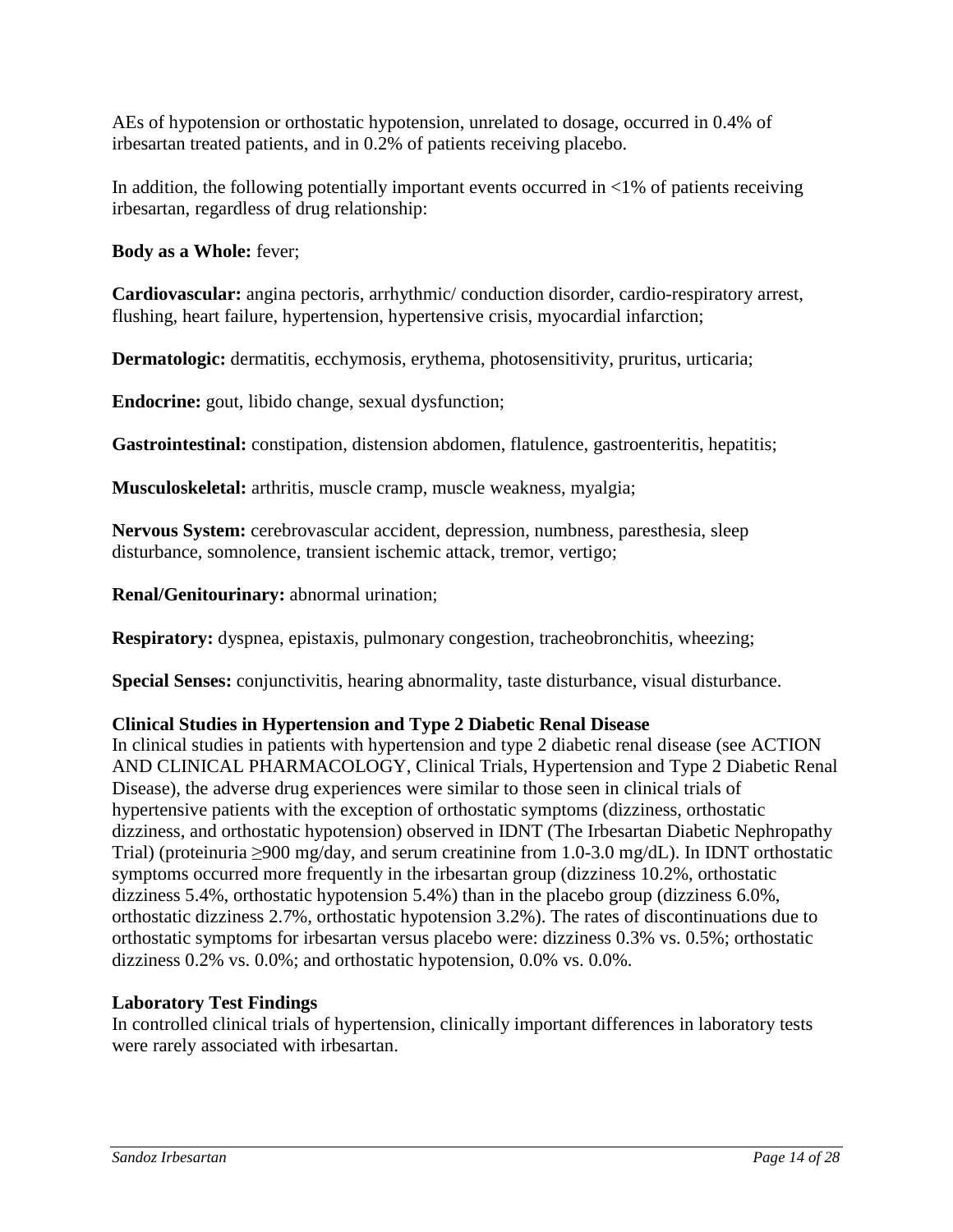**Liver Function Tests:** In placebo-controlled trials, elevations of AST and ALT ≥3X upper limit of normal (ULN) occurred in 0.1% and 0.2%, respectively, of irbesartan treated patients compared to 0.3% and 0.3%, respectively, of patients receiving placebo. In patients treated with irbesartan for a mean duration of over 1 year, the cumulative incidence of AST and/or ALT elevations  $> 3X$  ULN was 0.4%.

**Hyperkalemia:** The laboratory test parameter profile was similar in clinical trials conducted in patients with hypertension, type 2 diabetes and renal disease compared to that of patients with hypertension only, with the exception of hyperkalemia. In a placebo-controlled trial in 590 patients with hypertension, type 2 diabetes, microalbuminuria, and normal renal function (IRMA 2), hyperkalemia  $\geq 5.5$  mEq/L occurred in 29.4% of the patients in the irbesartan 300 mg group compared to 22% of the patients in the placebo group. Discontinuation for hyperkalemia occurred in 0.5% of the patients in the irbesartan group.

In another placebo-controlled trial in 1 715 patients with hypertension, type 2 diabetes, proteinuria  $\geq 900$  mg/day, and serum creatinine ranging from 1.0-3.0 mg/dl (IDNT), hyperkalemia  $\geq$  5.5 mEq/L occurred in 46.3% of the patients in the irbesartan group compared to 26.3% of the patients in the placebo group. Discontinuation for hyperkalemia occurred in 2.1% and 0.4% of the patients in the irbesartan and placebo groups, respectively.

**Creatinine, Blood Urea Nitrogen:** Minor increases in blood urea nitrogen (BUN) or serum creatinine were observed in less than 0.7% of patients with essential hypertension treated with irbesatan alone versus 0.9% on placebo.

**Hemoglobin:** Mean decreases in hemoglobin of 0.16 g/dL were observed in patients receiving irbesartan. No patients were discontinued due to anemia.

**Neutropenia:** Neutropenia (<1000 cells/mm<sup>3</sup>) was observed in 0.3% of irbesartan treated patients compared to 0.5% of patients receiving placebo.

In clinical trials, the following were noted to occur with an incidence of  $\lt 1\%$ , regardless of drug relationship: anemia, increased CPK, lymphocytopenia, thrombocytopenia.

# **Post-Market Adverse Drug Reactions**

Angioedema (involving swelling of the face, lips, and/or tongue) has been reported rarely in post-marketing use.

The following adverse reactions, have been reported in post-marketing use: asthenia, elevated liver function tests and impaired renal function including cases of renal failure in patients at risk (see WARNINGS AND PRECAUTIONS - Renal Impairment), jaundice, myalgia, syncope, tinnitus.

Cases of muscle pain, muscle weakness, myositis and rhabdomyolysis have been reported in patients receiving ARBs.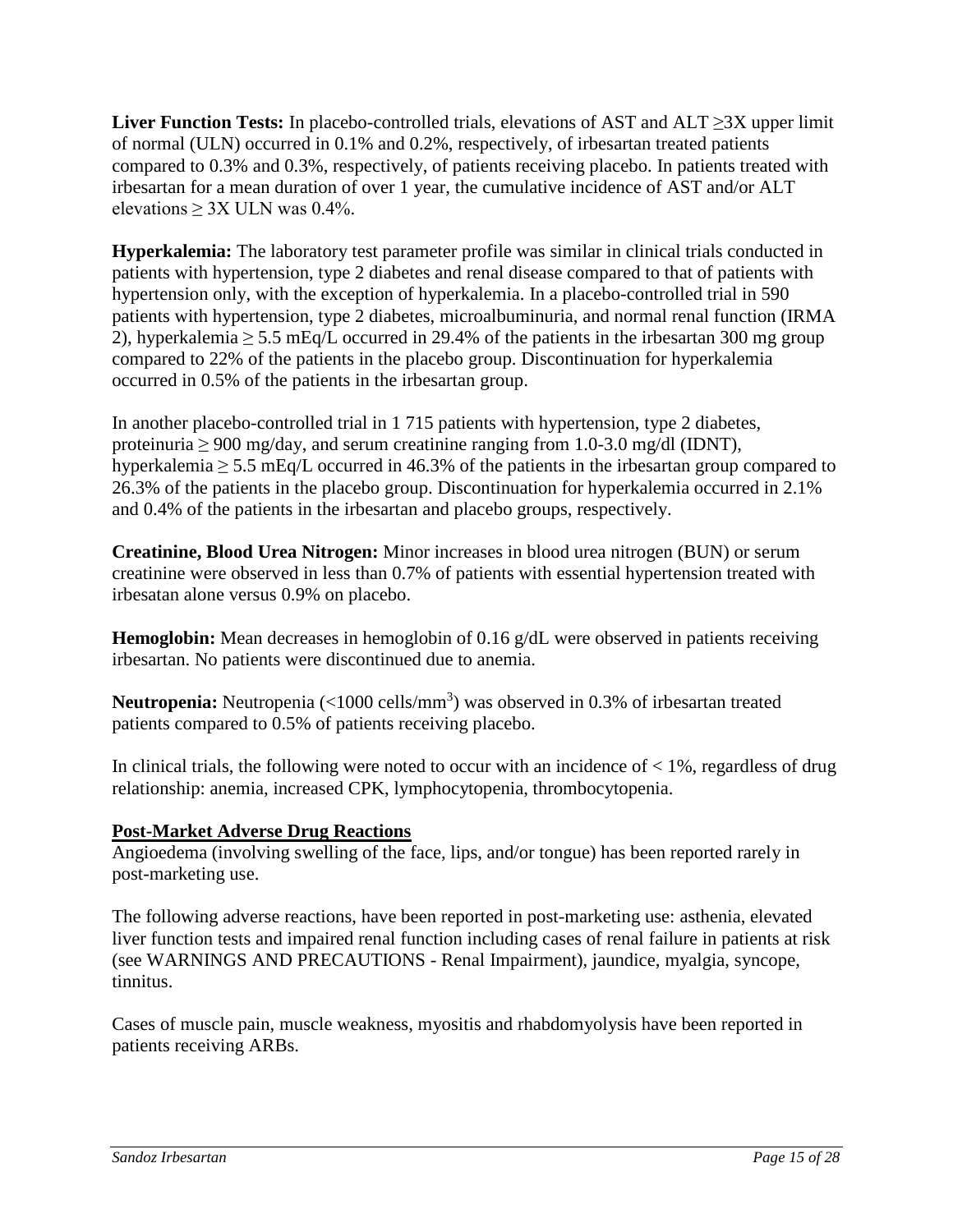# **OVERDOSAGE**

Few cases of overdosage with irbesartan have been reported, with no complaints and no significant clinical sequelae. Reported overdoses ranged from 600 - 900 mg daily. Durations of overdosing ranged from 2 - 3 weeks up to 30 days and over. Experience in adults exposed to doses of up to 900 mg/day for 8 weeks revealed no toxicity.

The most likely manifestations of overdosage are hypotension and tachycardia; bradycardia might also occur.

No specific information is available on the treatment of overdosage with irbesartan. The patient should be closely monitored, and the treatment should be supportive and relieve symptoms. Suggested measures include induction of emesis and/or gastric lavage. Activated charcoal may be useful in the treatment of overdosage.

Irbesartan is not removed by hemodialysis.

For management of a suspected drug overdose, contact your regional Poison Control Centre immediately.

# **DOSAGE AND ADMINISTRATION**

Initiation of therapy requires consideration of recent antihypertensive drug treatment, the extent of blood pressure (BP) elevation, salt restriction, and other pertinent clinical factors. The dosage of other antihypertensive agents used with irbesartan may need to be adjusted.

Irbesartan may be administered with or without food.

The 300 mg and 150 mg Tablets may be split for ease of swallowing. Tablets should not be split to provide a lower dose. Both halves of a split tablet are to be taken at the same time.

## **Essential Hypertension**

The recommended initial dose of irbesartan is 150 mg once daily. In patients whose BP is not adequately controlled, the daily dose may be increased to 300 mg.

## **Essential Hypertension with Type 2 Diabetic Renal Disease**

The recommended initial dose of irbesartan is 150 mg once daily. In patients whose BP is not adequately controlled, the daily dose may be increased to 300 mg once daily, the preferred maintenance dose.

**Elderly patients:** No initial dosage adjustment is required in the elderly (see ACTION AND CLINICAL PHARMACOLOGY- Pharmacokinetics, Special Population and Conditions, Geriatrics (> 65 years of age) and PRECAUTIONS - Geriatrics (> 65 years of age)).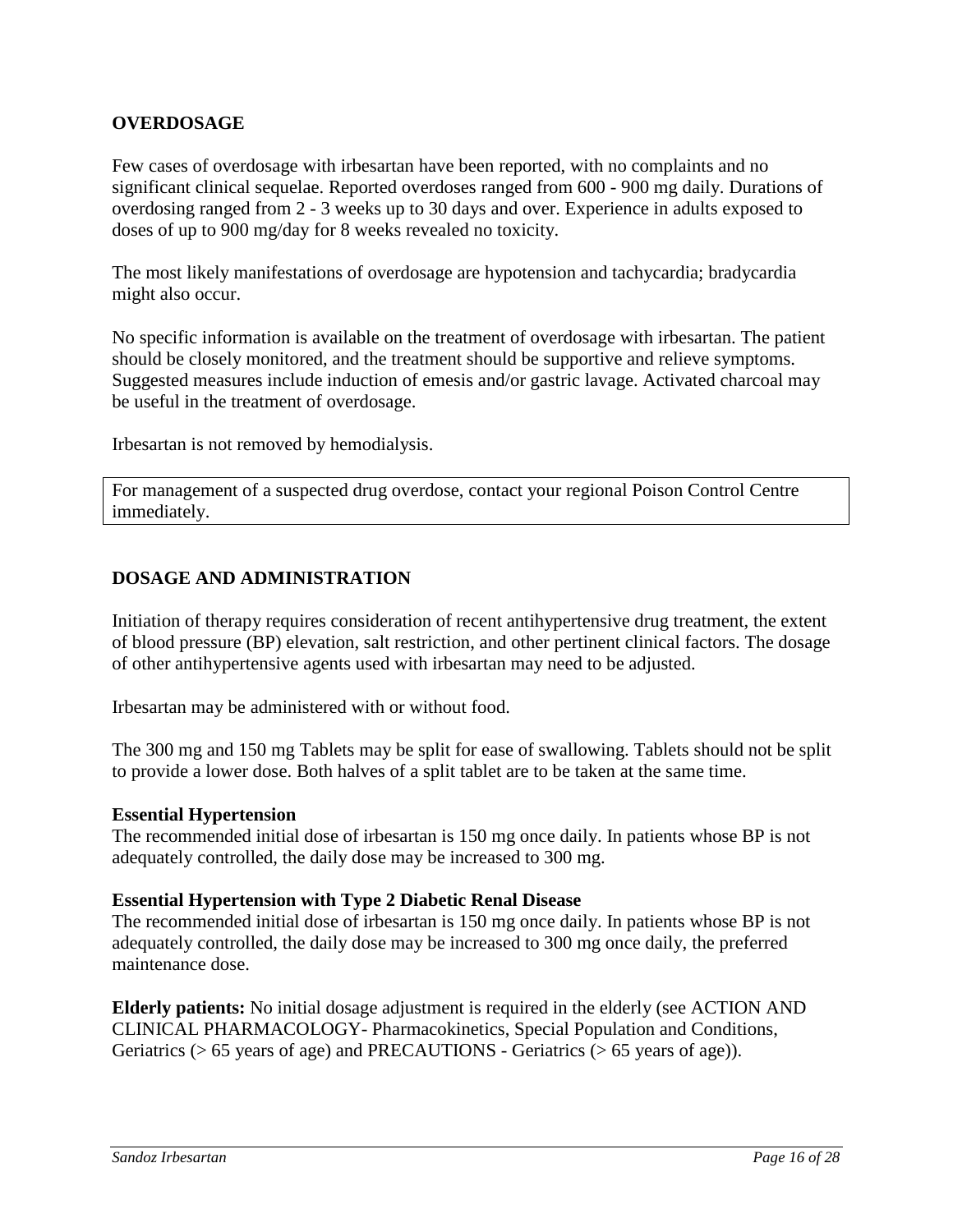**Renal impairment:** No initial dosage adjustment is required in patients with renal impairment (see ACTION AND CLINICAL PHARMACOLOGY, Pharmacokinetics, Special Population and Conditions, Renal impairment). However, due to the apparent greater sensitivity of hemodialysis patients, an initial dose of 75 mg is recommended in this group of patients.

**Hepatic impairment:** No initial dosage adjustment is required in patients with mild-to-moderate hepatic impairment (see ACTION AND CLINICAL PHARMACOLOGY, Pharmacokinetics, Special Population and Conditions, Hepatic impairment).

# **Concomitant Diuretic Therapy**

In patients receiving diuretics, irbesartan therapy should be initiated with caution, since these patients may be volume-depleted and thus more likely to experience hypotension following initiation of additional antihypertensive therapy. Whenever possible, all diuretics should be discontinued 2 - 3 days prior to the administration of irbesartan to reduce the likelihood of hypotension (see WARNINGS AND PRECAUTIONS, Hypotension,Volume depleted patients, and DRUG INTERACTIONS). If this is not possible because of the patient's condition, irbesartan should be administered with caution and the blood pressure monitored closely. The recommended starting dose of irbesartan is 75 mg once daily in hypovolemic patients (see WARNINGS AND PRECAUTIONS, Hypotension, Volume depleted patients). Thereafter, the dosage should be adjusted according to the individual response of the patient.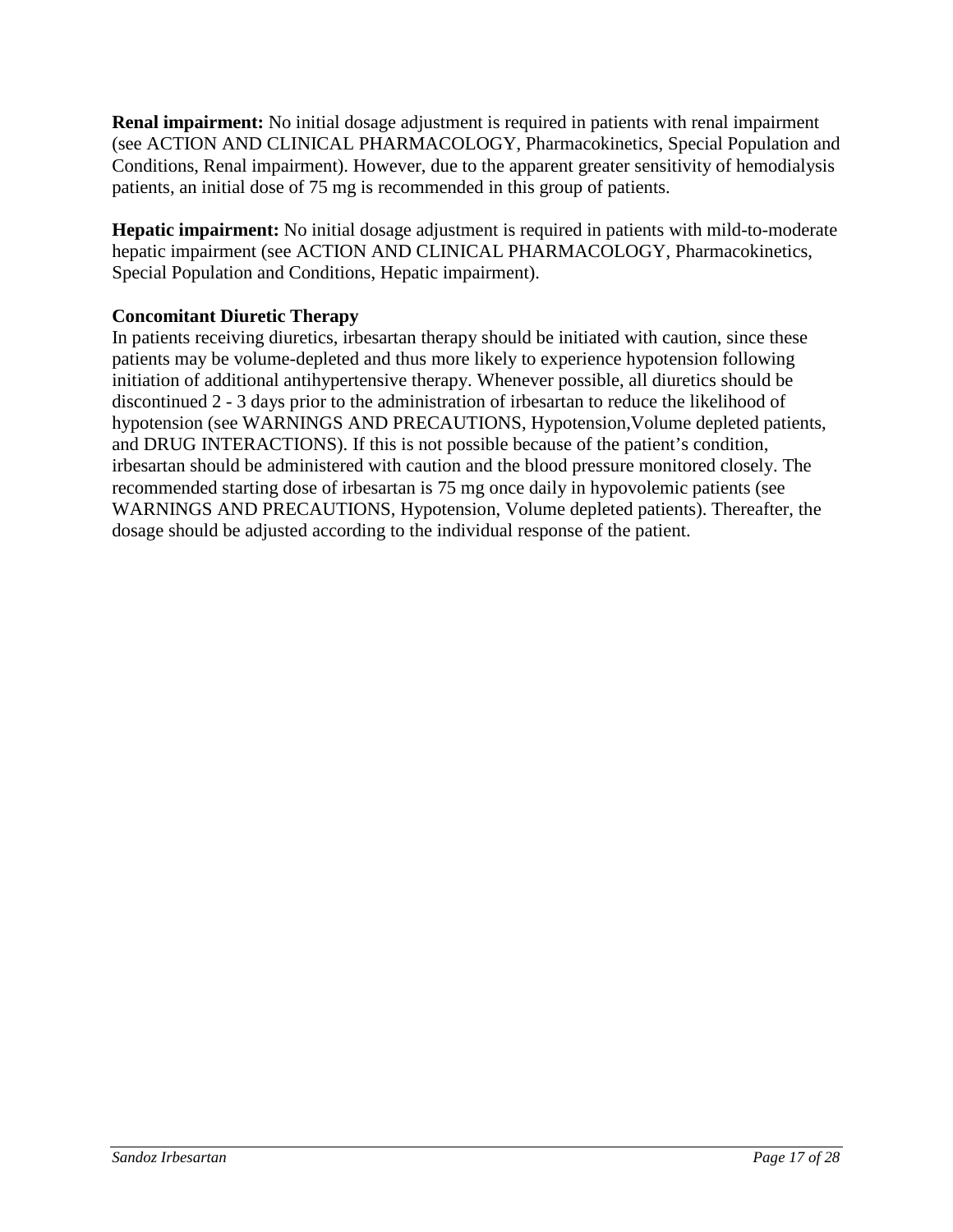# **PHARMACEUTICAL INFORMATION**

## **Drug Substance**

| Proper Name:                             | irbesartan                                                                                          |
|------------------------------------------|-----------------------------------------------------------------------------------------------------|
| <b>Chemical Name:</b>                    | 2-butyl-3- $[(2^1-(1H-tetrazo1-5-yl)binhenyl-4-yl)methyl]-1,3-$<br>diazaspiro [4,4] non-1-en-4-one. |
| Empirical Formula: $C_{25} H_{28} N_6 O$ |                                                                                                     |
| Structural Formula:                      |                                                                                                     |



Molecular Weight: 428.5 g/mol

Description: Irbesartan is a white to off-white crystalline powder. It is a nonpolar compound with a partition coefficient (octanol/water) of 10.1 at a pH of 7.4. Irbesartan is slightly soluble in alcohol and methylene chloride and practically insoluble in water.

## **STORAGE AND STABILITY**

Sandoz Irbesartan tablets should be stored between 15°C and 30°C.

# **DOSAGE FORMS, COMPOSITION AND PACKAGING**

In addition to the active ingredient, irbesartan, each tablet of Sandoz Irbesartan contains: cellulose microcrystalline, croscarmellose sodium, hypromellose, lactose monohydrate, hydroxypropylcellulose, magnesium stearate, polyethylene glycol, silica colloidal anhydrous, talc, titanium dioxide.

Sandoz Irbesartan 75 mg tablets are white, oval, biconvex, film-coated tablets, debossed with 75 on one side.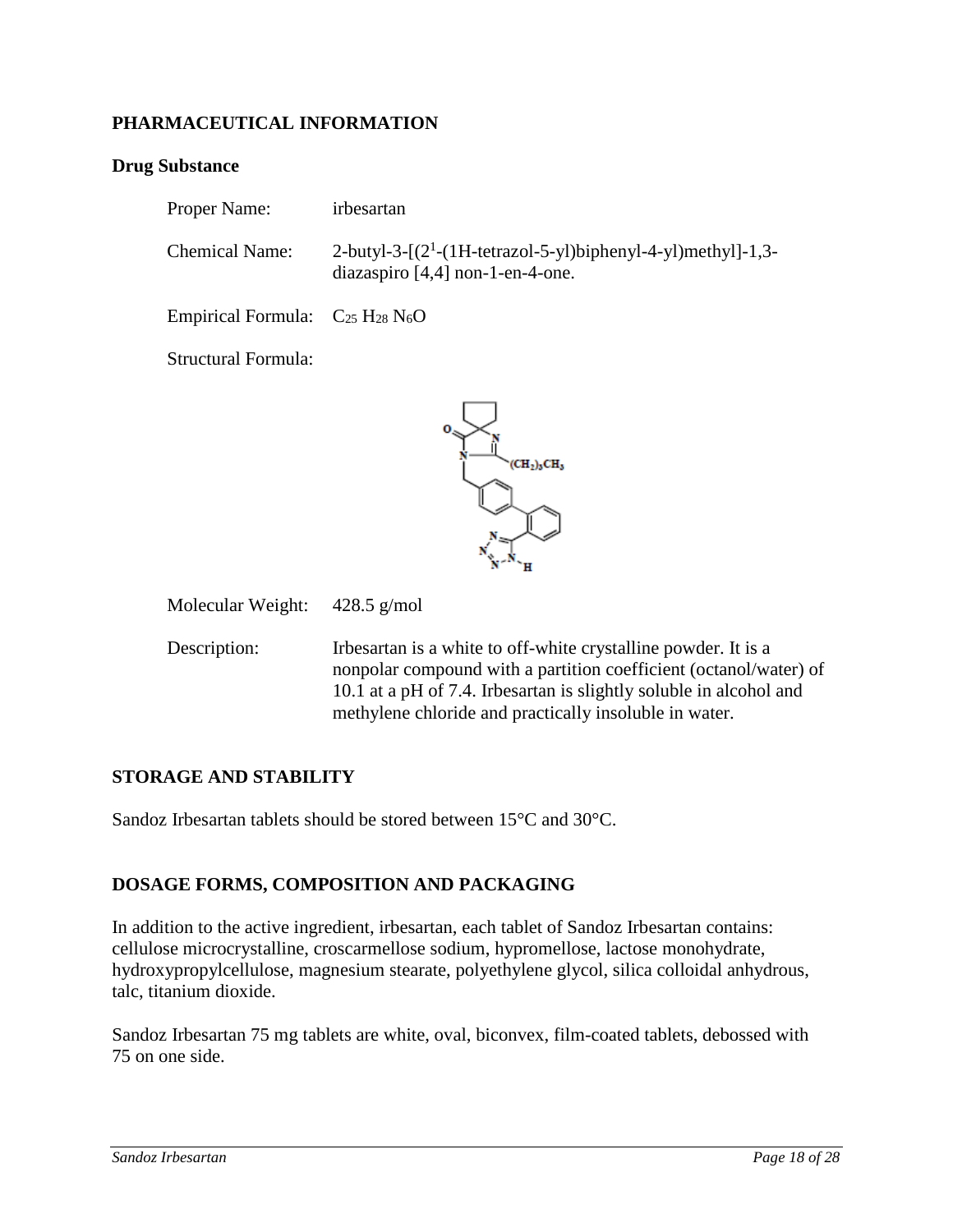Sandoz Irbesartan 150 mg tablets are white, oval, biconvex, film-coated tablets, debossed with 150 on one side and score line on the other side.

Sandoz Irbesartan 300 mg tablets are white, oval, biconvex, film-coated tablets, debossed with 300 on one side and score line on the other side.

Sandoz Irbesartan 75 mg tablets is available in bottles of 100 tablets. Sandoz Irbesartan 150 mg and 300 mg tablets are available in bottles of 100 and 500 tablets.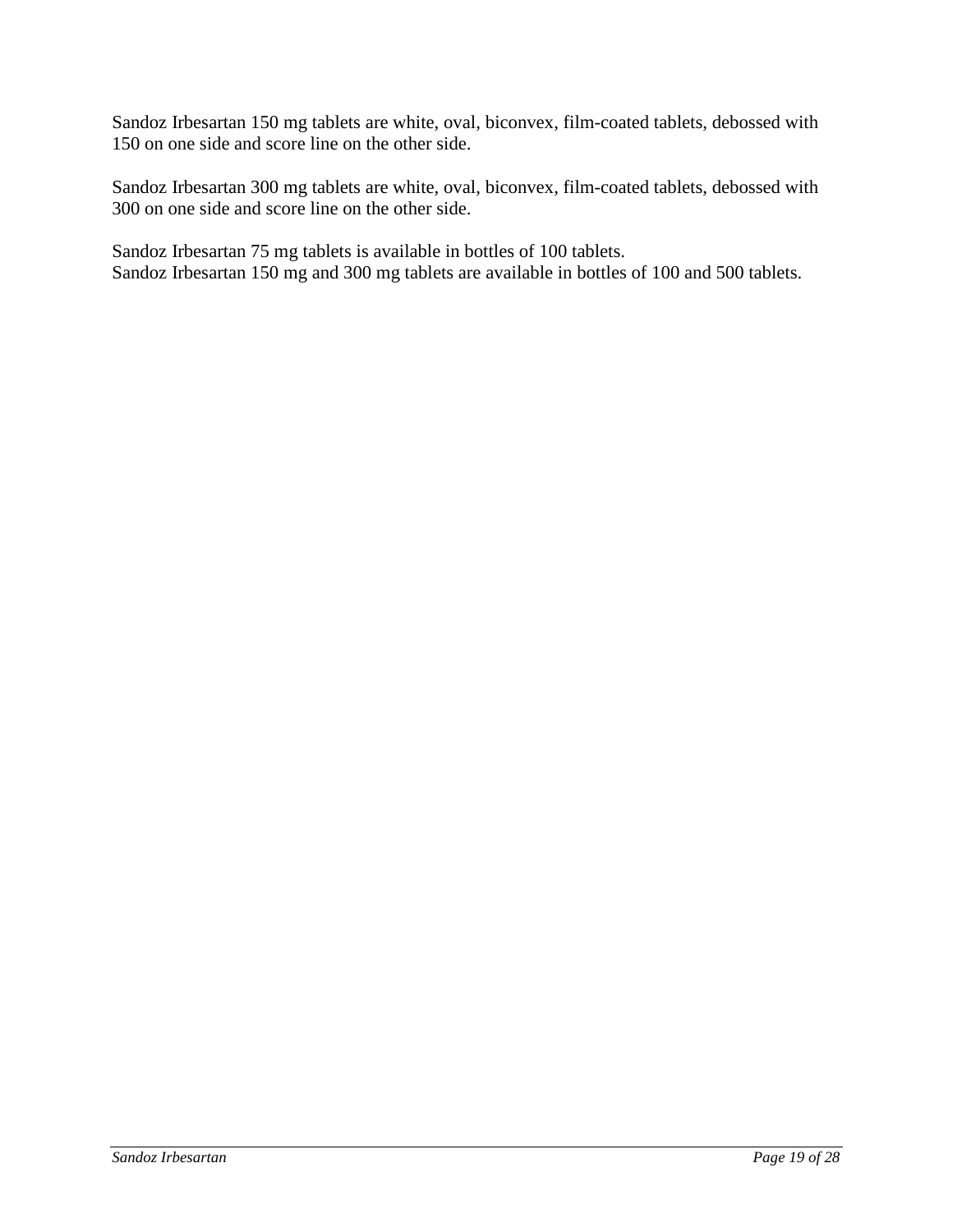# **TOXICOLOGY**

## **Acute Toxicity**

| <b>Species</b> | Sex(N) | Route           | $LD_{50}$ (mg/kg) |
|----------------|--------|-----------------|-------------------|
| Mouse          | M(5)   | PO <sub>1</sub> | >2000             |
|                | F(5)   |                 |                   |
| Rat            | M(5)   | PO              | >2000             |
|                | F(5)   |                 |                   |
| Mouse          | M(5)   | IV              | >50               |
|                | F(5)   |                 |                   |
| Rat            | M(5)   | IV              | $>50$             |
|                | F(5)   |                 |                   |
| Mouse          | M(5)   | IP              | 200-2000          |
|                | F(5)   |                 |                   |
| Rat            | M(5)   | IP              | 200-2000          |
|                | F(5)   |                 |                   |

After single administration, toxicity was slight and no target organ was identified. Very few toxic effects, characterized by pilo-erection and/or somnolence were noted at 2000 mg/kg by the oral route, 200 mg/kg by the intraperitoneal route and 50 mg/kg by the intravenous route. Acute oral toxicity studies with irbesartan in mice and rats indicated acute lethal doses were in excess of 2000 mg/kg, about 25 - 50 fold the maximum human dose (300 mg) on a mg/m<sup>2</sup> basis, respectively.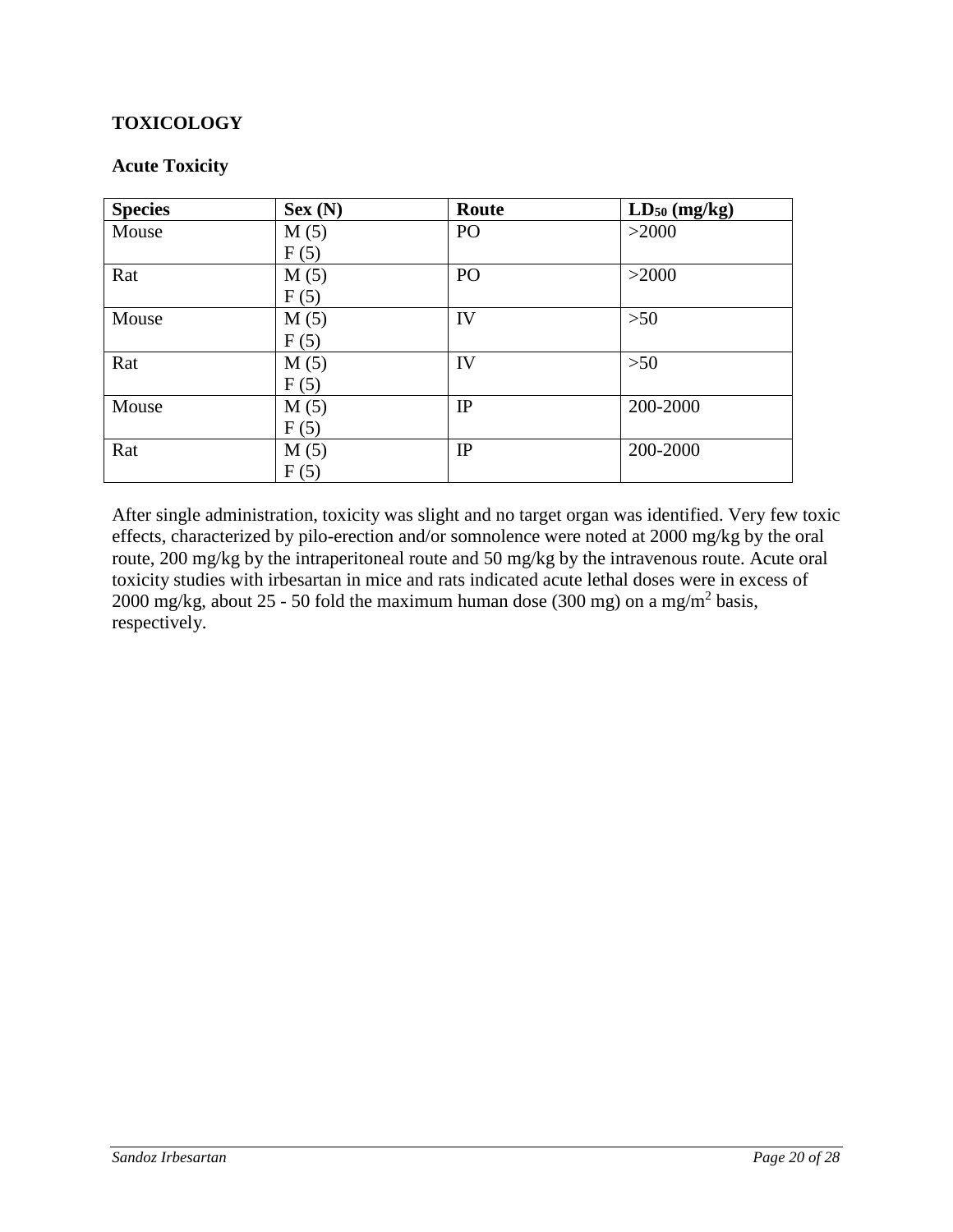# **Subacute and Chronic Toxicity**

| Species/      | Sex (N/Dose)                                                                                                       | <b>Dose</b>       | Route | <b>Time</b> | <b>Effects</b>                                                                                                                                                                                                                                                                                                                                                                                                                                                                                                                                |
|---------------|--------------------------------------------------------------------------------------------------------------------|-------------------|-------|-------------|-----------------------------------------------------------------------------------------------------------------------------------------------------------------------------------------------------------------------------------------------------------------------------------------------------------------------------------------------------------------------------------------------------------------------------------------------------------------------------------------------------------------------------------------------|
| <b>Strain</b> |                                                                                                                    | (mg/kg/day)       |       |             |                                                                                                                                                                                                                                                                                                                                                                                                                                                                                                                                               |
|               | <b>SUBACUTE TOXICITY</b>                                                                                           |                   |       |             |                                                                                                                                                                                                                                                                                                                                                                                                                                                                                                                                               |
| Rat           | M(10)<br>F(10)                                                                                                     | 0, 30, 70, 150    | PO    | 4 weeks     | • Irbesartan only induced slight decrease in hemoglobin levels (at<br>150 mg/kg) and slight increase in glucose (≥30 mg/kg), urea<br>$(\geq 70 \text{ mg/kg})$ , creatinine and K <sup>+</sup> levels (at 150 mg/kg), and slight<br>decrease in Na <sup>+</sup> and Cl <sup>-</sup> urinary concentrations and excretions<br>$(\geq 30 \text{ mg/kg}).$                                                                                                                                                                                       |
| Rat           | M(10)<br>F(10)                                                                                                     | 0, 0.8, 2, 5      | IV    | 16 days     | • Very slight increase in Na <sup>+</sup> and Cl· plasma levels $(\geq 0.8 \text{ mg/kg/day in}$<br>males)<br>• Very slight increase in $K^+$ plasma levels, in ASAT and slight decrease<br>in kidney relative weight at 5 mg/kg/day in males.                                                                                                                                                                                                                                                                                                |
| Monkey        | M(3)<br>F(3)                                                                                                       | 0, 10, 30, 90     | PO    | 4 weeks     | • Dose-related hyperplasia of the juxtaglomerular apparatus (from<br>30 mg/kg/day upwards).                                                                                                                                                                                                                                                                                                                                                                                                                                                   |
| Monkey        | M(3)<br>F(3)                                                                                                       | 0, 250, 500, 1000 | PO    | 4 weeks     | • $\geq$ 250 mg/kg/day: changes in the kidney (hyperplasia of the<br>juxtaglomerular apparatus), heart (myocardial fibrosis) and<br>erythrocytes parameters (slight anemia).<br>• At 500 mg/kg/day: increased platelet count, fibrogen and neutrophil<br>levels and at 1000 mg/kg/day, health deterioration was also noted.<br>• One animal receiving $250 \text{ mg/kg/day}$ presented the most severe heart<br>lesions and marked electrocardiographic modifications on D1 and D29.<br>However, pre-existing lesions could not be excluded. |
| Monkey        | M(3)<br>F(3)                                                                                                       | 0, 0.8, 2, 5      | IV    | 2 weeks     | • Irbesartan induced only a slight hyperplasia of the juxtaglomerular<br>apparatus in 2/3 females receiving 5 mg/kg/day.<br>• One high-dose animal presented a marked heart hypertrophy with<br>marked ECG changes on D1 and D10 suggesting that it was a<br>pre-existing lesion.                                                                                                                                                                                                                                                             |
| Rat           | $M(20) - F(20)$<br>[main study]<br>$M(10) - F(10)$<br>[reversibility study<br>for control and<br>high dose groups] | 0, 10, 30, 90     | PO    | 26 weeks    | • Slight reduction of the bodyweight gain in males at 90 mg/kg/day (-6 to<br>$-8\%$ ).<br>• Other changes can be considered to be of pharmacological origin for<br>some of them and have no clear toxicological significance for all of<br>them.<br>The no-observed adverse effect dose was considered to be<br>30 mg/kg/day.                                                                                                                                                                                                                 |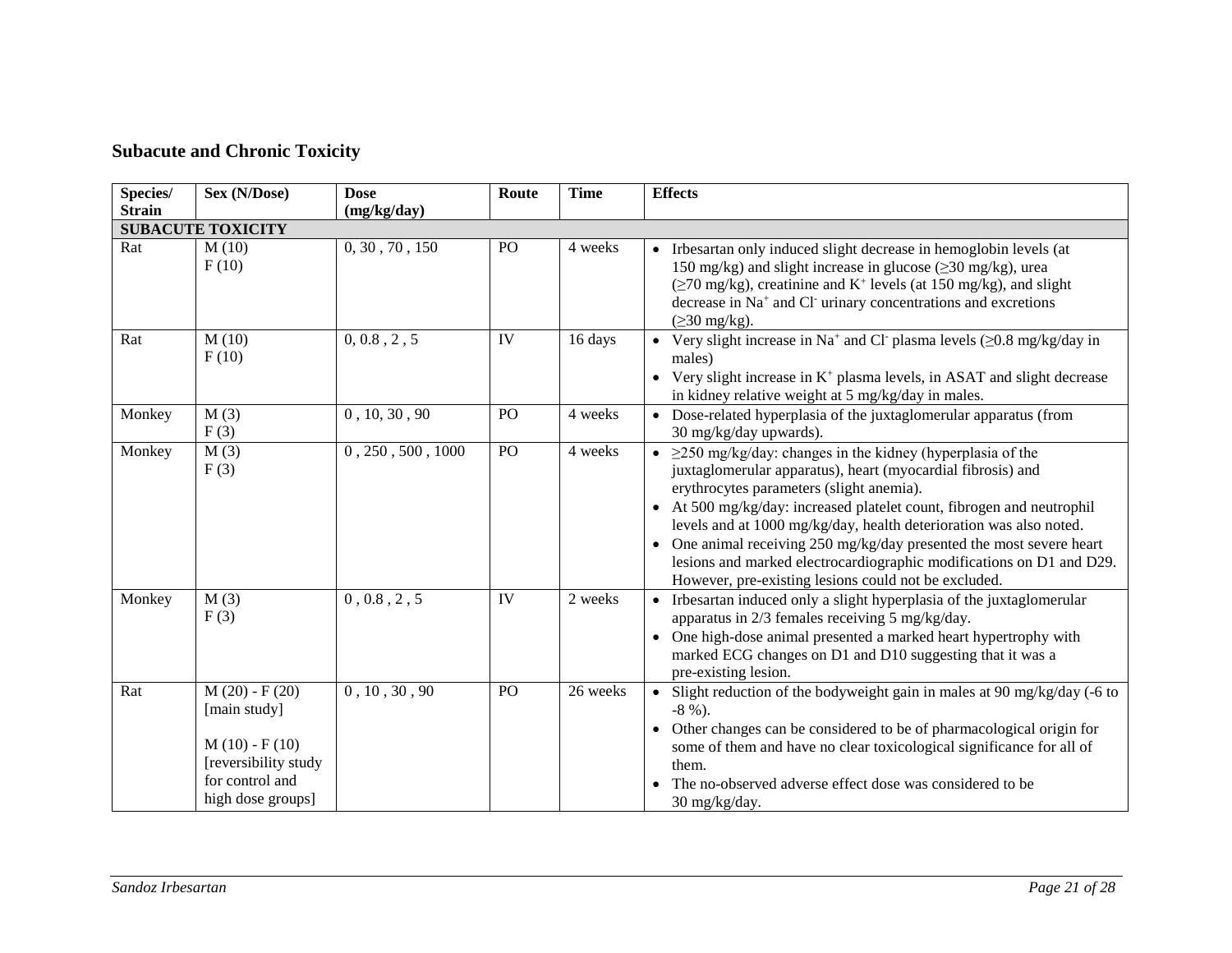| Species/      | Sex (N/Dose)                                                                                                                                                     | <b>Dose</b>          | Route | <b>Time</b> | <b>Effects</b>                                                                                                                                                                                                                                                                                                                                                                                                                                                                                                                                                                                    |
|---------------|------------------------------------------------------------------------------------------------------------------------------------------------------------------|----------------------|-------|-------------|---------------------------------------------------------------------------------------------------------------------------------------------------------------------------------------------------------------------------------------------------------------------------------------------------------------------------------------------------------------------------------------------------------------------------------------------------------------------------------------------------------------------------------------------------------------------------------------------------|
| <b>Strain</b> |                                                                                                                                                                  | (mg/kg/day)          |       |             |                                                                                                                                                                                                                                                                                                                                                                                                                                                                                                                                                                                                   |
|               | $M(5) - F(5)$<br>[toxicokinetics<br>study]                                                                                                                       |                      |       |             |                                                                                                                                                                                                                                                                                                                                                                                                                                                                                                                                                                                                   |
|               | <b>CHRONIC TOXICITY</b>                                                                                                                                          |                      |       |             |                                                                                                                                                                                                                                                                                                                                                                                                                                                                                                                                                                                                   |
| Rat           | $M(20) - F(20)$<br>[main study]<br>$M(10) - F(10)$<br>[reversibility study<br>for control and<br>high dose groups]<br>$M(5) - F(5)$<br>[toxicokinetics<br>study] | 0, 0, 250, 500, 1000 | PO    | 26 weeks    | • Slight reduction of bodyweight gain without any dose-relationship-<br>reversible.<br>• Changes in hematology and blood biochemistry parameters<br>demonstrating an effect on red blood cells and on the renal function,<br>likely associated with the pharmacological activity of irbesartan and<br>reversible.<br>• Hyperplasia/hypertrophy of the juxtaglomerular apparatus in males<br>$(\geq 250 \text{ mg/kg/day})$ and in females $(\geq 500 \text{ mg/kg/day})$ , partially<br>reversible.                                                                                               |
| Monkey        | $M(5) - F(5)$<br>[main study]<br>$M(3) - F(3)$<br>[reversibility study<br>for control and<br>high dose groups)]                                                  | 0, 10, 30, 90        | PO    | 6 months    | • Dose-related hyperplasia of juxtaglomerular apparatus in all treated<br>animals partially reversible at the end of treatment.<br>• Slight dose-related decrease in weight gain from the 30 mg/kg/day dose<br>level upwards and slight anemia from 10 mg/kg/day upwards, both<br>reversible on cessation of treatment.                                                                                                                                                                                                                                                                           |
| Monkey        | M(5)<br>F(5)                                                                                                                                                     | 0, 20, 100, 500      | PO    | 52 weeks    | Irbesartan was well tolerated and most of the changes observed were<br>considered to be due to the pharmacological activity of the drug:<br>• Dose-related decrease in blood pressure at doses $\geq$ 20 mg/kg/day<br>associated with necrosis of the tip of the tail likely due to a decrease in<br>blood flow at 500 mg/kg/day.<br>• Dose-related hyperplasia/hypertrophy of the juxtaglomerular apparatus<br>in all treated animals with degenerative kidney changes at<br>500 mg/kg/day.<br>• Slight decrease in bodyweight gain and erythrocyte parameters at doses<br>$\geq$ 100 mg/kg/day. |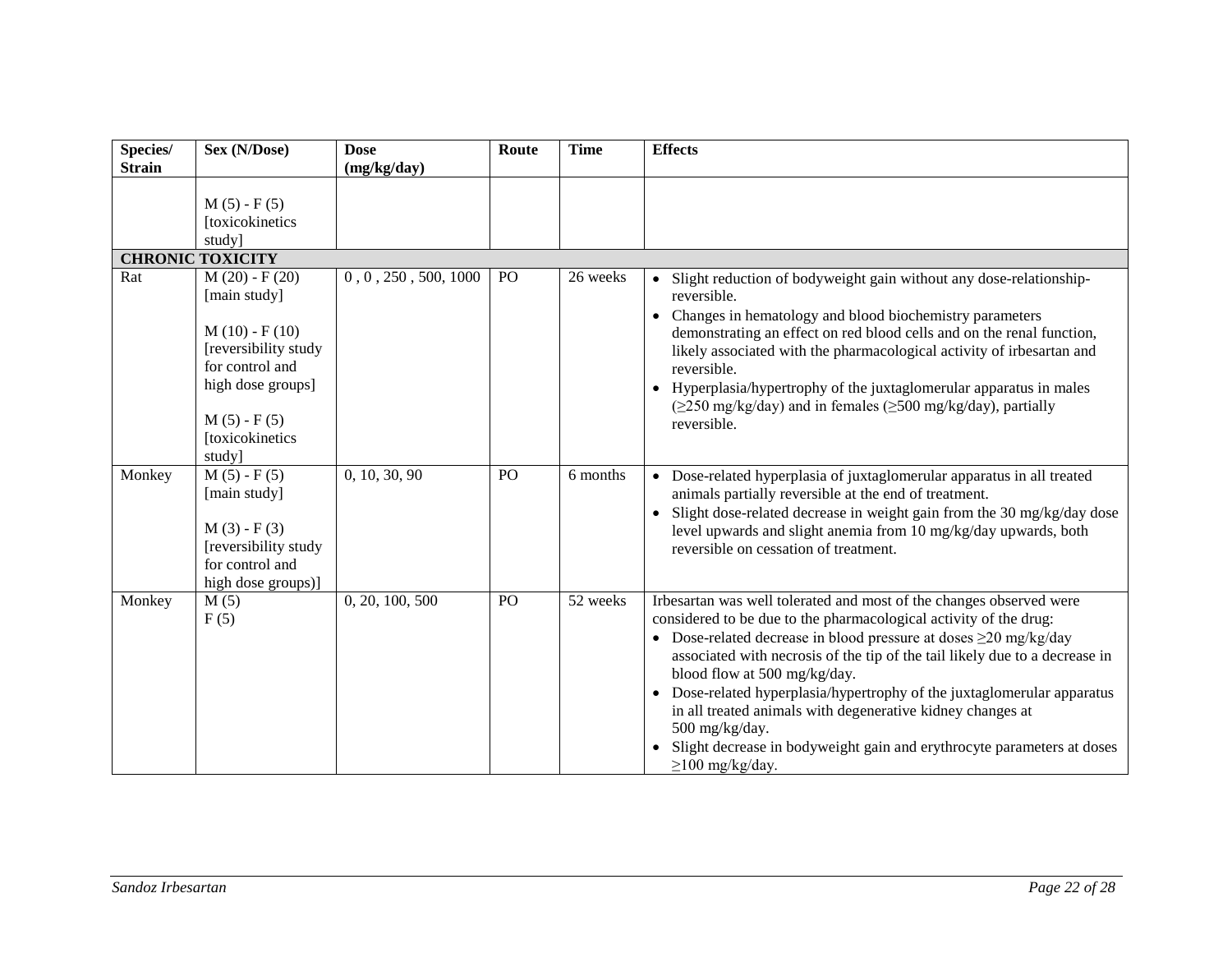# **Subacute and Chronic Toxicity (Cont'd)**

After repeated oral administrations at dose levels up to 1000 mg/kg per day, most of the treatment-related effects noted in all species are linked to the pharmacological activity of irbesartan. The kidney can be considered as the primary target organ: hyperplasia/hypertrophy of the juxtaglomerular apparatus which was observed in all species, is a direct consequence of the interaction with the renin-angiotensin system. Irbesartan also induced some hematology (slight decrease in erythrocyte parameters) and blood biochemistry variations (slight increase in urea, creatinine, phosphorus, potassium and calcium levels) likely due to a disturbance in the renal blood flow, and a slight decrease in heart weight which could result from a decrease in cardiac work load due to decreased peripheral vascular resistance. At high doses (>500 mg/kg per day), degenerative changes of the kidney were noted which could be secondary to prolonged hypotensive effects.

# **Reproduction and Teratology**

Fertility and reproductive performance were not affected in studies of male and female rats even at oral doses of irbesartan causing pronounced toxicity (up to 650 mg/kg/day). No significant effects on the number of corpora lutea, implants, or live fetuses were observed. Irbesartan did not affect survival, development, or reproduction of offspring except for a slight decrease of body weight gain during lactation which was reversible after weaning.

In a study of rats receiving maternally toxic doses of irbesartan (650 mg/kg/day), transient effects were observed in fetuses. These effects included increased incidences of renal pelvic cavitation at doses  $\geq$ 50 mg/kg/day and subcutaneous edema at doses ≥180 mg/kg/day. Slight decreases in body weight gain were noted (prior to weaning) in offspring of females receiving irbesartan at doses  $\geq$ 50 mg/kg/day. In rabbits, maternally toxic doses of irbesartan (30 mg/kg/day) were associated with maternal mortality and abortion. Surviving females receiving this dose had a slight increase in early resorption. However, no teratogenic effect was observed. Radioactivity was present in the rat and rabbit fetus during late gestation and in rat milk following oral doses of radiolabeled irbesartan. These findings are attributed to drug exposure in late gestation and during lactation.

# **Carcinogenicity and Mutagenicity**

No evidence of carcinogenicity was observed when irbesartan was administered at doses of up to 500/1000 mg/kg/day (males/females, respectively) in rats and 1000 mg/kg/day in mice for 2 years. These doses provided systemic exposures of 3.6-24.9 times (rats) and 3.8-6.2 times (mice) the exposures in humans receiving 300 mg daily.

Irbesartan was not mutagenic in a battery of *in vitro* tests (Ames microbial test, rat hepatocyte DNA repair test, V79 mammalian cell forward gene mutation assay). Irbesartan was negative in several tests for induction of chromosomal aberrations (*in vitro*  – human lymphocyte assay; *in vivo* – mouse micronucleus study).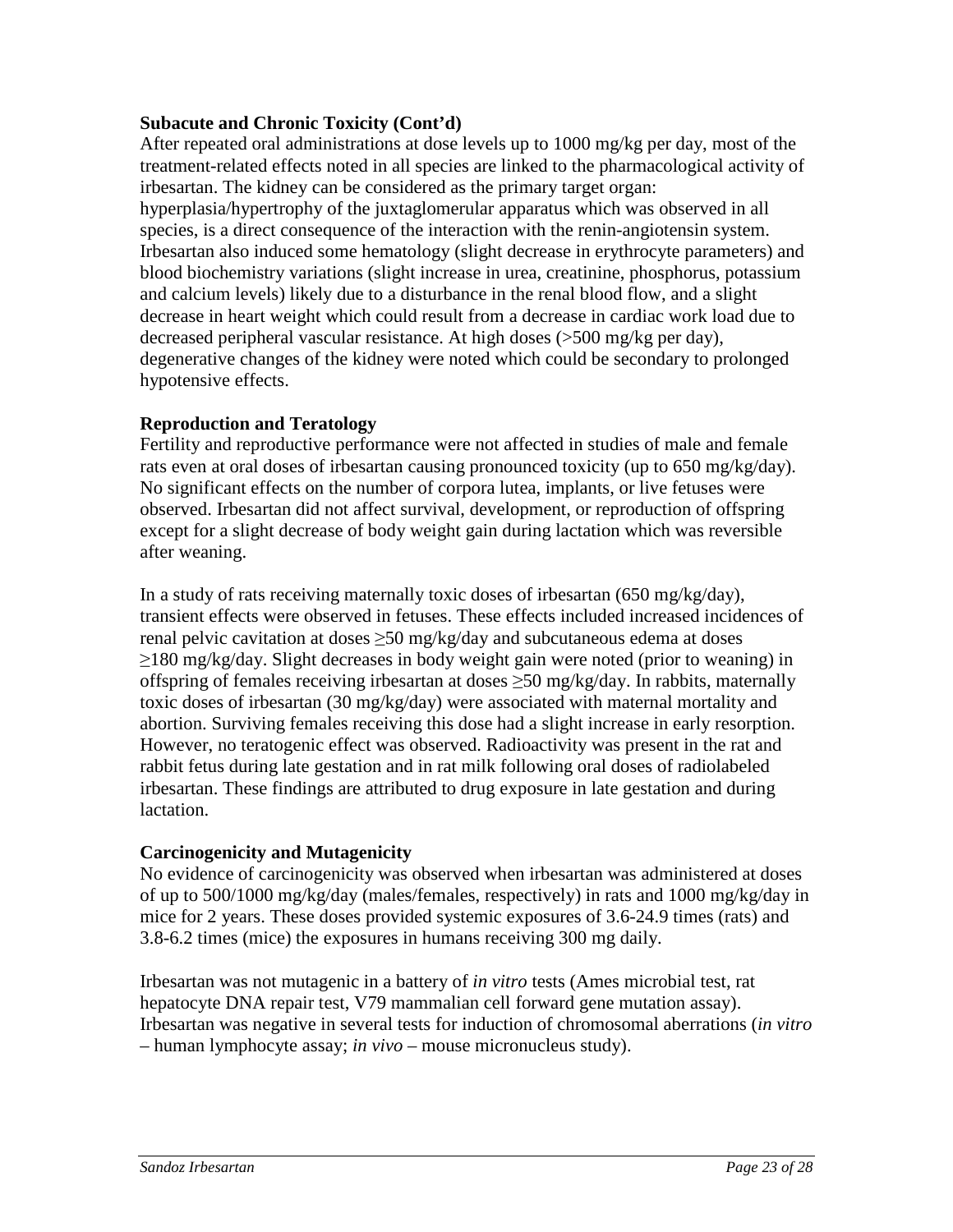# **REFERENCES**

- 1. Cazaubon C, Gougat J, Bousquet F, Guiraudou P, Gayraud R, Lacour C, et al. Pharmacological characterization of SR 47436, a new nonpeptide  $AT_1$  subtype angiotensin II receptor antagonist. J Pharmacol Exp Ther 1993; 265:826-834
- 2. Hagmann M, Burnier M, Nussberger J, Leenhardt AF, Brouard R, Waeber B, et al. Natriuretic and hormonal effects of SR 47436 (BMS 186295), a new angiotensin II receptor antagonist in normotensive volunteers. Am J Hyperten 1994; 7 (4,Pt.2): 13A
- 3. Marino MR, Langenbacher KM, Raymond RH, Whigan D, and Ford NF Pharmacokinetics (pK) and antihypertensive effects of irbesartan (an AII receptor antagonist) in subjects with hypertension. J Hyperten 1996; 14(1): S348
- 4. Martinez F, Schmitt F, Savoiu C, Leenhardt AF, Brouard R, Peronnet P, et al. Effect of SR 47436 (BMS 186295) on renal hemodynamics and on glomerular permselectivity in healthy humans. J Am Soc Nephrol 1994; 5: 607
- 5. McIntyre M, McFadyen RJ, Meredith PA, Bruard R, and Reid JL Dose-ranging study of the angiotensin II receptor antagonist irbesartan (SR 47436/BMS 186295) on blood pressure and neurohormonal effects in salt-deplete men. J Cardiovas Pharmacol 1996; 28: 101-106
- 6. Ribstein J, Sissmann J, Picard A, Bouroudian M, and Mimran A. Effects of the angiotensin II antagonist SR 47436 (BMS 186295) on the pressor response to exogenous angiotensin II and the renin-angiotensin system in sodium replete normal subjects. J Hypertens 1994; 12:131
- 7. Sissmann J, Bouroudian M, Armagnac C, Donazollo Y, Latreille M, and Panis R. Angiotensin II blockade in healthy volunteers: Tolerability and impact on renin angiotensin system components of single and repeated doses of a new angiotensin II receptor antagonist SR 47436 (BMS 186295). J Hypertens 1994; 12: S92
- 8. Binding of Irbesartan with Human Serum Proteins: a Re-evaluation (Horace Davi, Sept. 1998).
- 9. The Diabetes and Complications DCCT Research Group. Effect of intensive therapy on the development and progression of diabetic nephropathy in the diabetes control and complications trials. Kidney Int. 1995;47: 1703-1720.
- 10. Ravid M, Lang R, Rachman R, Lishner M. Long-term renoprotective effect of angiotensin-converting enzyme inhibition in non-insulin-dependent diabetes mellitus. Arch Intern Med. 196; 156: 286-289.
- 11. Maki DD, Ma JZ, Louis TA, Kasiske BL. Long term effects of antihypertensive agents on proteinuria and renal function. Arch Intern Med. 1995;155: 1073-1080.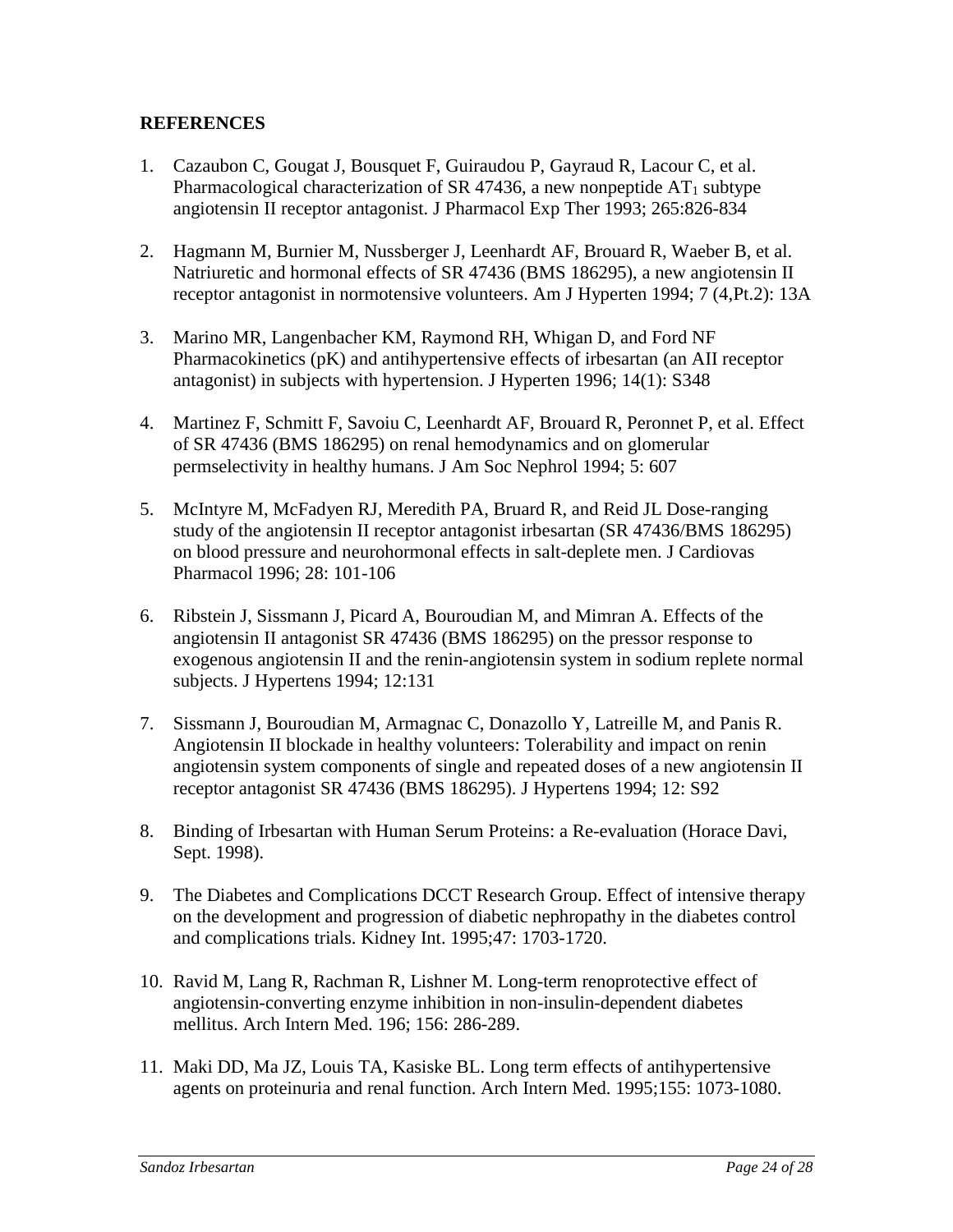- 12. Cazaubon C, Gougat J, Bousquet F, et al. Pharmacological characterization of SR 47436 a new nonpeptide AT1 subtype angiotensin II receptor antagonist. J Pharmacol Exp Ther. 1993;265: 826-834.
- 13. Necciari J, Denolle T, Le Coz F, Donazollo Y, Pastor G, Sissmann J. Pharmacokinetics of SR 47436 BMS-186295, a new angiotensin II antagonist in man. J Hypertens. 1994;12: 88.
- 14. Van Den Meiracker AH, Admiraal PJ, Janssen JA, et al. Hemodynamic and biochemical effects of the ATI receptor antagonist irbesartan in hypertension. Hypertension. 1995;25: 22-29.
- 15. Parving HH et al. The Effects of Irbesartan on The Development of Diabetic Nephropathy in Patients with Type 2 Diabetes Mellitus (IRMA 2) N Engl J Med 2001; 345(12):870-878
- 16. Lewis EJ et al. Renoprotective Effect of the Angiotensin-Receptor Antagonist Irbesartan in Patients with Nephropathy Due to Type 2 Diabetes. The Irbesartan Diabetic Nephropathy Trial (IDNT). N Engl J Med 2001; 345 (12): 851-860
- 17. Ribstein J, Picard A, Armagnac C, Sissmann J and Mimran A. Inhibition of the Acute Effects of Angiotensin II by the Receptor Antagonist Irbesartan in Normotensive Men. J Cardiovas Pharmacol 2001; 37:449-460
- 18. sanofi-aventis Canada Inc. Product monograph AVAPRO, Date: September 9, 2015; Control number: 185026.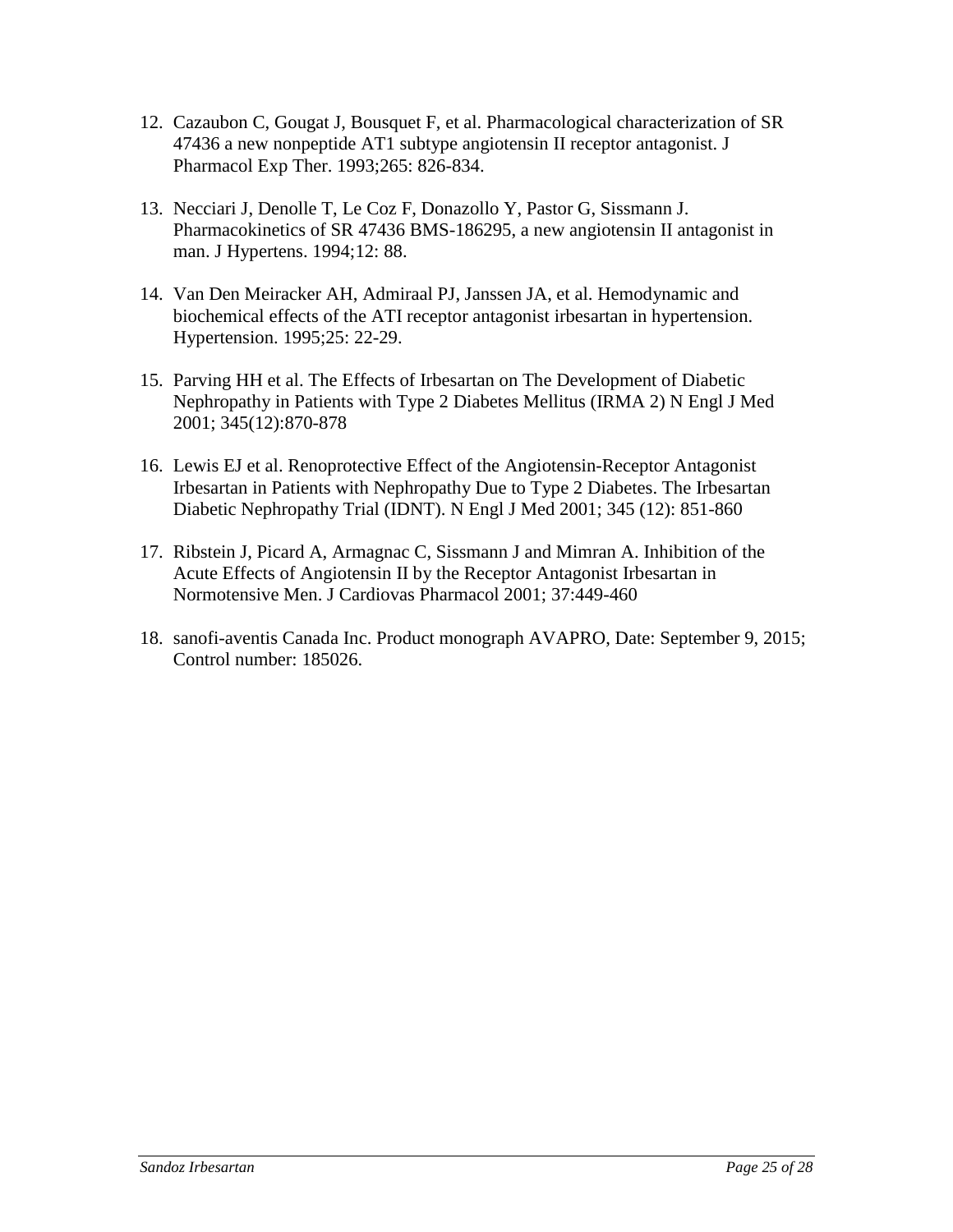### **CONSUMER INFORMATION**

**Pr Sandoz Irbesartan** irbesartan

**This leaflet is designed specifically for Consumers. This leaflet is a summary and will not tell you everything about Sandoz Irbesartan. Please read this leaflet carefully before you start to take your medicine, even if you have just refilled your prescription. Contact your doctor, nurse or pharmacist if you have any questions about the drug.**

## **ABOUT THIS MEDICATION**

#### **What the medication is used for:**

- Sandoz Irbesartan lowers high blood pressure
- If you have high blood pressure, type 2 diabetes and kidney disease, Sandoz Irbesartan may help to protect kidney function

#### **What it does:**

Sandoz Irbesartan is an angiotensin receptor blocker (ARB). You can recognize an ARB because its medicinal ingredient ends in "-SARTAN".

This medicine does not cure your disease. It helps to control it. Therefore, it is important to continue taking Sandoz Irbesartan regularly even if you feel fine.

#### **When it should not be used:**

Do not take Sandoz Irbesartan if you:

- Are allergic to Sandoz Irbesartan or to any non-medicinal ingredient in the formulation.
- Have experienced an allergic reaction (angioedema) with swelling of the hands, feet, or ankles, face, lips, tongue, throat, or sudden difficulty breathing or swallowing, to any ARB. Be sure to tell your doctor, nurse, or pharmacist that this has happened to you.
- Have diabetes or kidney disease and are already taking:
	- o a blood pressure-lowering medicine that contains aliskiren (such as Rasilez)
	- o an angiotensin converting enzyme (ACE) inhibitor. You can recognize ACE inhibitors because their medicinal ingredient ends in '- PRIL'.
- Are pregnant or intend to become pregnant. Taking Sandoz Irbesartan during pregnancy can cause injury and even death to your baby
- Are breastfeeding. It is possible that Sandoz Irbesartan passes into breast milk.
- Have one of the following rare hereditary diseases:
	- o Galactose intolerance
	- o Lapp lactase deficiency.
	- Glucose-galactose malabsorption

Because lactose is a non-medicinal ingredient in Sandoz Irbesartan

Sandoz Irbesartan is not recommended for use in children and adolescents (under the age of 18 years).

#### **What the medicinal ingredient is:** Irbesartan

#### **What the nonmedicinal ingredients are:**

Cellulose microcrystalline, croscarmellose sodium, hypromellose, lactose monohydrate, hydroxypropylcellulose, magnesium stearate, polyethylene glycol, silica colloidal anhydrous, talc, titanium dioxide.

#### **What dosage forms it comes in:**

Oval tablets; 75mg, 150 mg, and 300 mg

### **WARNINGS AND PRECAUTIONS**

#### **Serious Warnings and Precautions - Pregnancy**

**Sandoz Irbesartan should not be used during pregnancy. If you discover that you are pregnant while taking Sandoz Irbesartan, stop the medication and contact your physician as soon as possible.**

BEFORE you use Sandoz Irbesartan talk to your doctor, nurse or pharmacist if you:

- Have experienced an allergic reaction to any drug used to lower blood pressure including angiotensin converting enzyme (ACE) inhibitors.
- Have narrowing of an artery or a heart valve.
- Have had a heart attack or stroke.
- Have heart failure.
- Have diabetes, liver or kidney disease
- Are on dialysis.
- Are dehydrated or suffer from excessive vomiting, diarrhea, or sweating.
- Are taking a salt substitute that contains potassium, potassium supplements, or a potassium-sparing diuretic (a specific kind of "water pill" that makes your body keep potassium),
- Are on a low-salt diet
- Are taking a medicine that contains aliskiren, such as Rasilez, used to lower high blood pressure. The combination with Sandoz Irbesartan is not recommended.
- Are taking an angiotensin converting enzyme (ACE) inhibitor. The combination with Sandoz Irbesartan is not recommended.
- Are taking a medicine that contains lithium. The combination with Sandoz Irbesartan is not recommended.
- Are less than 18 years old.

**Driving and using machines:** Before you perform tasks which may require special attention, wait until you know how you respond to Sandoz Irbesartan. Dizziness, lightheadedness, or fainting can especially occur after the first dose and when the dose is increased.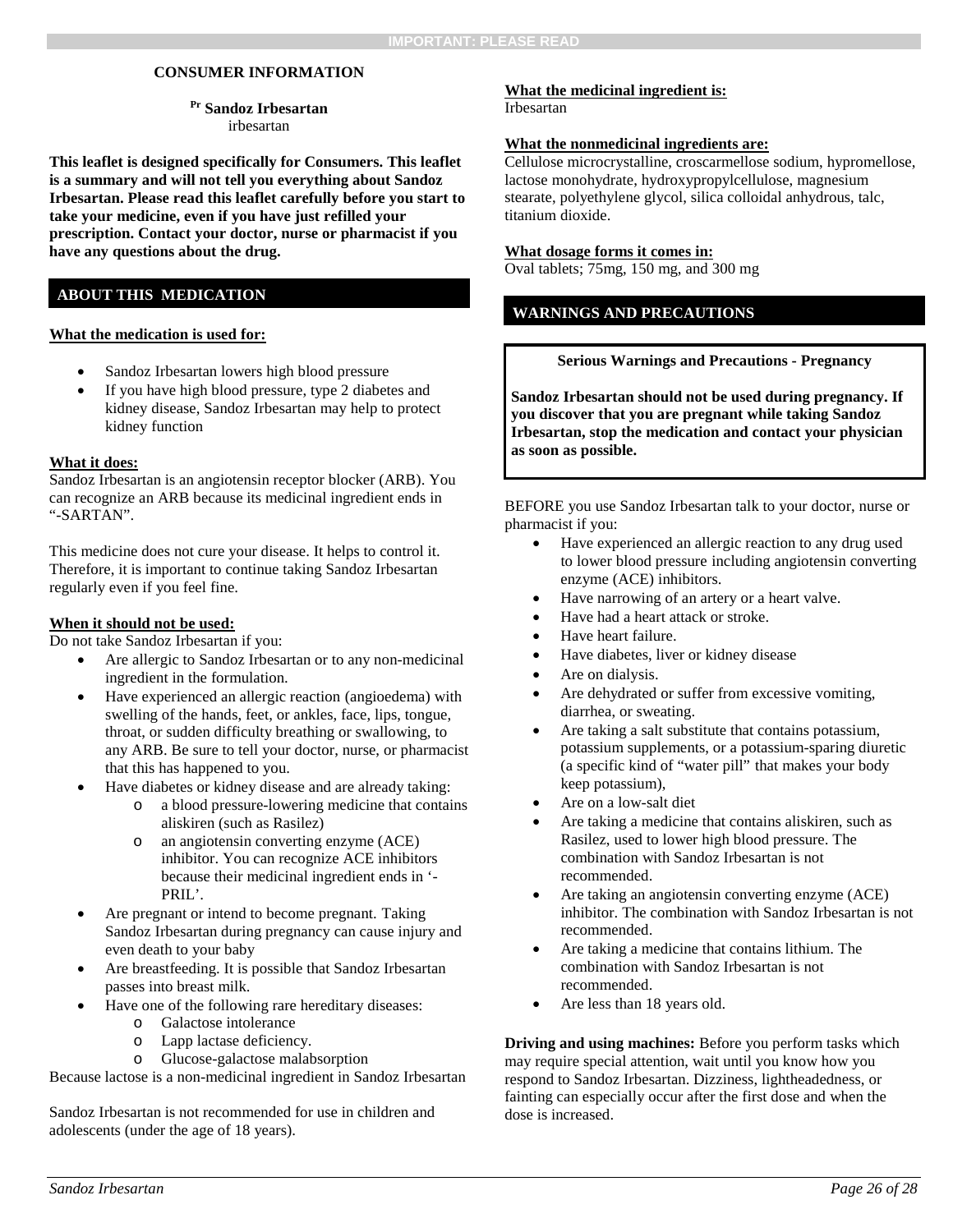#### **Please remember:**

If you are to undergo any surgery or receive anaesthetics, you should make sure your doctor knows that you are taking Sandoz Irbesartan.

### **INTERACTIONS WITH THIS MEDICATION**

As with most medicines, interactions with other drugs are possible. Tell your doctor, nurse, or pharmacist about all the medicines you take, including drugs prescribed by other doctors, vitamins, minerals, natural supplements, or alternative medicines.

The following may interact with Sandoz Irbesartan:

- Any substance that may increase your potassium level, including salt substitutes that contain potassium, potassium supplements or a potassium-sparing diuretic (a specific kind of "water pill").
- Lithium used to treat bipolar disease.
- Nonsteroidal anti-inflammatory drugs (NSAIDs), used to reduce pain and swelling. Examples include ibuprofen naproxen, and celecoxib.
- Blood pressure-lowering drugs, including diuretics ("water pills"), aliskiren-containing products (e.g. Rasilez), or angiotensin converting enzyme (ACE) inhibitors.
- Certain medications tend to increase your blood pressure, for example, preparations for appetite control, asthma, colds, coughs, hay fever and sinus problems.

### **PROPER USE OF THIS MEDICATION**

Take Sandoz Irbesartan exactly as prescribed. It is recommended to take your dose at about the same time every day.

Do not stop taking your medication without having first informed your doctor.

#### **Usual adult dose:**

High Blood Pressure (hypertension) including in patients with Type 2 Diabetes Mellitus:

**Recommended Initial Dose:** 150 mg once a day.

Your doctor can increase the dosage to 300 mg once daily when required.

The 300 mg and 150 mg Tablets may be split for ease of swallowing. Tablets should not be split to provide a lower dose. Both halves of a split tablet are to be taken at the same time.

**Sandoz Irbesartan may be taken with or without food.** 

**Remember that your doctor has prescribed this medicine only for you. Never give it to anyone else.**

#### **Overdose:**

In case of drug overdose, contact a health care practitioner, hospital emergency department or regional Poison Control Centre immediately, even if there are no symptoms.

### **Missed Dose:**

If you have forgotten to take your dose during the day, carry on with the next one at the usual time. Do not double dose

## **SIDE EFFECTS AND WHAT TO DO ABOUT THEM**

Side effects may include:

- **Dizziness**
- drowsiness, insomnia, being tired
- Rash
- Diarrhea, vomiting
- headache
- back or leg pain, muscle cramps
- Lightheadedness
- Ringing in the ears

If any of these affects you severely, tell your doctor, nurse or pharmacist.

Sandoz Irbesartan can cause abnormal blood test results. Your doctor will decide when to perform blood tests and will interpret the results.

## **SERIOUS SIDE EFFECTS, HOW OFTEN THEY HAPPEN AND WHAT TO DO ABOUT THEM**

| Symptom / effect |                                                                                                                                                | Talk with your<br>doctor or<br>pharmacist | <b>Stop taking</b><br>drug and<br>seek<br>immediate |                 |
|------------------|------------------------------------------------------------------------------------------------------------------------------------------------|-------------------------------------------|-----------------------------------------------------|-----------------|
|                  |                                                                                                                                                | Only if<br>severe                         | In all<br>cases                                     | medical<br>help |
| Common           | <b>Increased levels of</b><br>potassium in the blood:<br>irregular heartbeats,<br>muscle weakness and<br>generally feeling unwell              |                                           |                                                     |                 |
|                  | Low blood pressure:<br>Dizziness/<br>Fainting/<br>Light-headedness                                                                             |                                           |                                                     |                 |
|                  | <b>Jaundice</b> (Liver<br>disorder): yellowing of<br>the skin or eyes, dark<br>urine, abdominal pain,<br>nausea, vomiting, loss of<br>appetite |                                           |                                                     |                 |
| Uncommon         | <b>Kidney Disorder:</b><br>change in frequency of<br>urination, nausea,<br>vomiting, swelling of<br>extremities, fatigue                       |                                           |                                                     |                 |